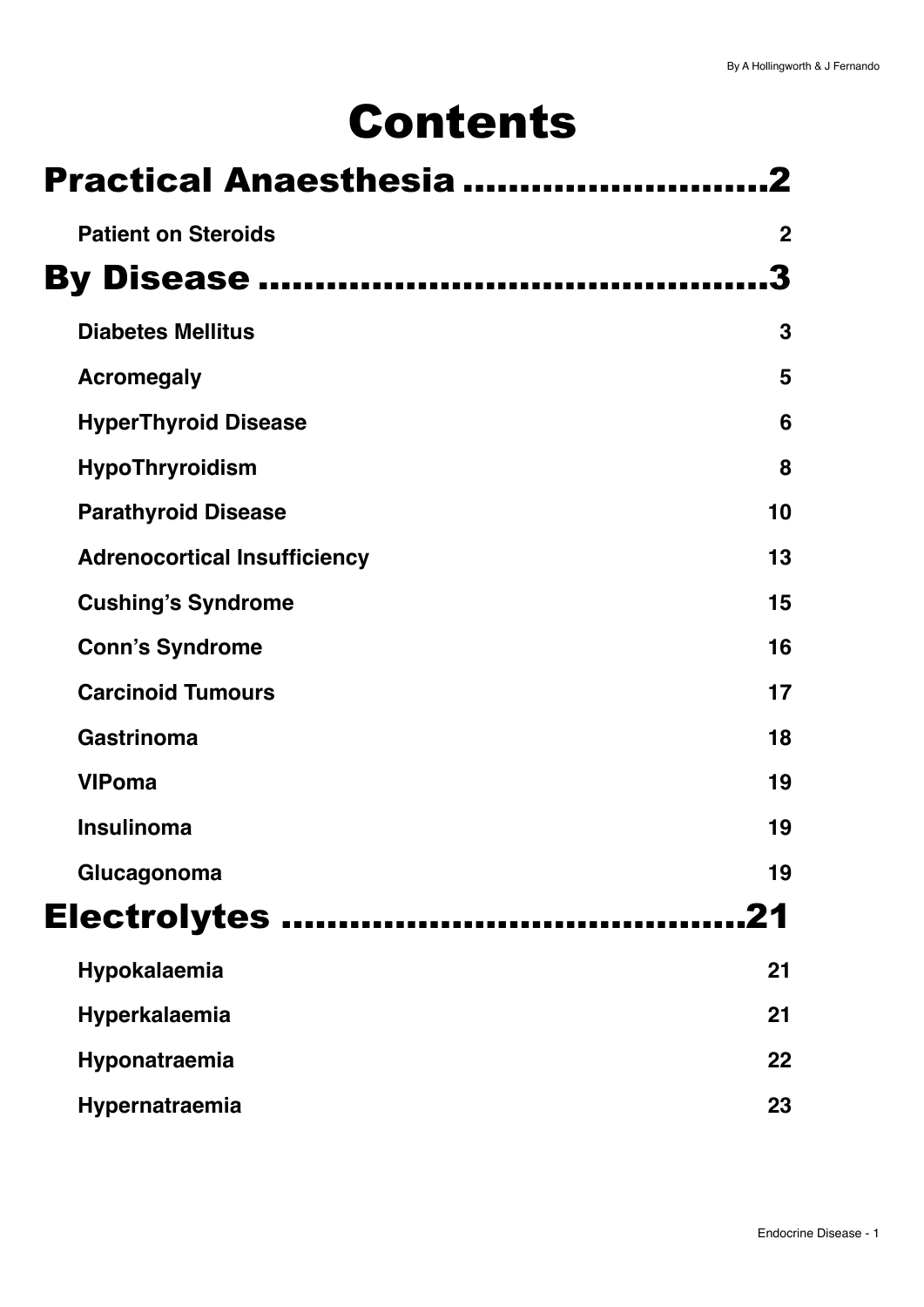# <span id="page-1-0"></span>Practical Anaesthesia

## <span id="page-1-1"></span>Patient on Steroids

- lower dose steroid supplementation now recommended
- if  $\langle 3/12 \rangle$  since stopped steroids  $\Rightarrow$  Rx as if on steroids
- >3/12 since stopped then assume normal HPA axis
- specifics:
	- $\rightarrow$  <10mg/day  $\rightarrow$  normal HPA axis. No cover
	- $\rightarrow$  >10mg/day  $\rightarrow$  Rx based on surgery:
		- minor = routine preop steroids & 25mg Iv hydrocort at induction
		- moderate = as minor but cont hydrocort 6hrly for 24hr
		- major = as moderate but cont hydrocort for 48-72hrs
	- $\rightarrow$  high dose immunosupression eg 60mg pred  $\Rightarrow$  convert to IV hydrocort until can resume PO
		- $\rightarrow$  10mg PO pred = 40mg IV hydrocort; 1.5mg dex
		- $\rightarrow$  20mg hydrocort = 0.05mg fludrocortisone

### HPA Axis Suppression

- endogenous cortisol = 25-30mg/24hr in circadian rhythm
- during stress can ↑ to 75-100mg/day & stay high for up to 72hrs post major stress
- prednisone:
	- glucocorticoid action  $\sim x3$  more potent than hydrocort
	- $\rightarrow$  mineralcorticoid = much less active
	- ↳ ∴ useful for chronic conditions as avoids water retention issues
- measure using synacthen test:
	- ‣ 250mcg IV
	- ‣ serum cortisol measured at 0,30 & 60min
	- norm peak cortisol =  $420-700$
- fludrocortisone only available in oral form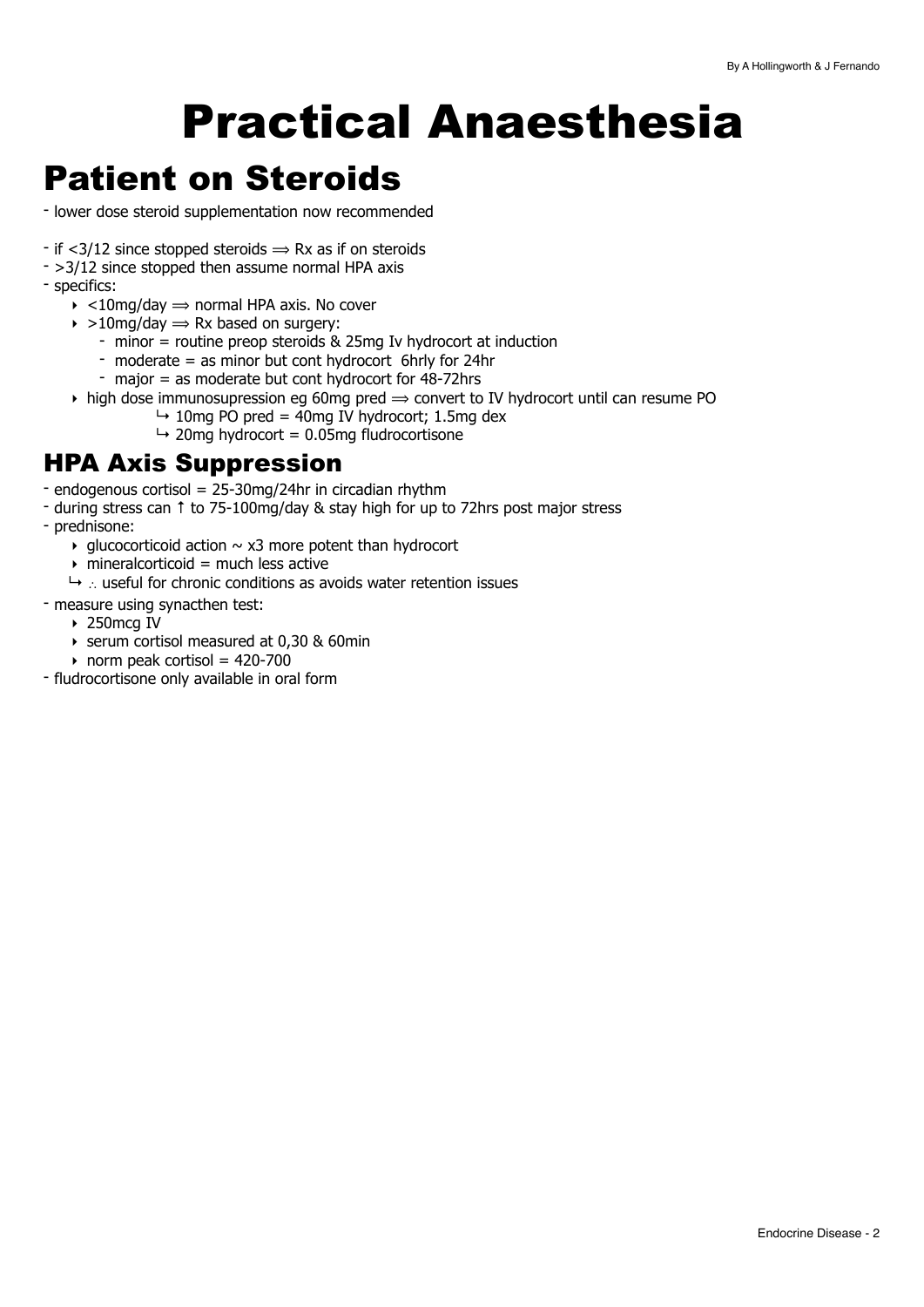# <span id="page-2-0"></span>By Disease

## <span id="page-2-1"></span>Diabetes Mellitus

### **Preoperative**

= progressive pancreatic beta-islet cell failure resulting in -> either decreased insulin secretion or insulin resistance

- insulin:

- ‣ stimulates: glucose uptake and lipid synthesis at adipose & mm cell only
- ‣ inhibits: lipolysis, proteolysis, gluconeogenesis, glycogenolysis and ketogenesis
- DM I (20%) = immune mediated beta-islet cell destruction
- DM II (80%) = insulin resistance

- significant increase in perioperative morbidity with high sugars ie HbA1c >69 (increased length of stay, increased wound infections, increased mortality, worse long term prognosis, prothrombotic state, cardiac sympathetic overactivity, dehydration)

#### **HISTORY**

- Symptoms:

- ‣ polyuria
- $\rightarrow$  thirst
- ‣ polydipsia
- ‣ dehyrdration
- control: diagnosis, recent trends, hypoglycaemic attacks
- complications:
	- ‣ Macro:
		- HTN
		- stroke
		- Renal failure
		- IHD & HF
		- PVD
	- ‣ Micro:
		- retinopathy,
		- nephropathy,
		- neuropathy: peripheral, autonomic
- co-morbid conditions: PVD, IHD, CHF, infections, ulcers, amputations, HT, CVA, GORD
- Medications:
- 1. Insulin sensitisers + control hepatic glucose production = biguanides, thiazolidineiones
- 2. *thinsulin release = sulfonylureas*, meglitinides)
- 3.  $\downarrow$ absorption of starch = alpha-glucosidase inhibitors
- 4. Tinsulin production and  $\downarrow$  glucose production = incretin mimetics, DDP 4 inhibitors)
- 5. Insulin

#### **EXAMINATION**

- BSL
- observations

AIRWAY: glycosylation of TMJ or neck joints -> decreased ROM, neck movement GI - delayed gastric emptying CVS: postural BP, resting HR, pulses, heart size, JVP RESP: creps NEURO: peripheral neuropathy, eyes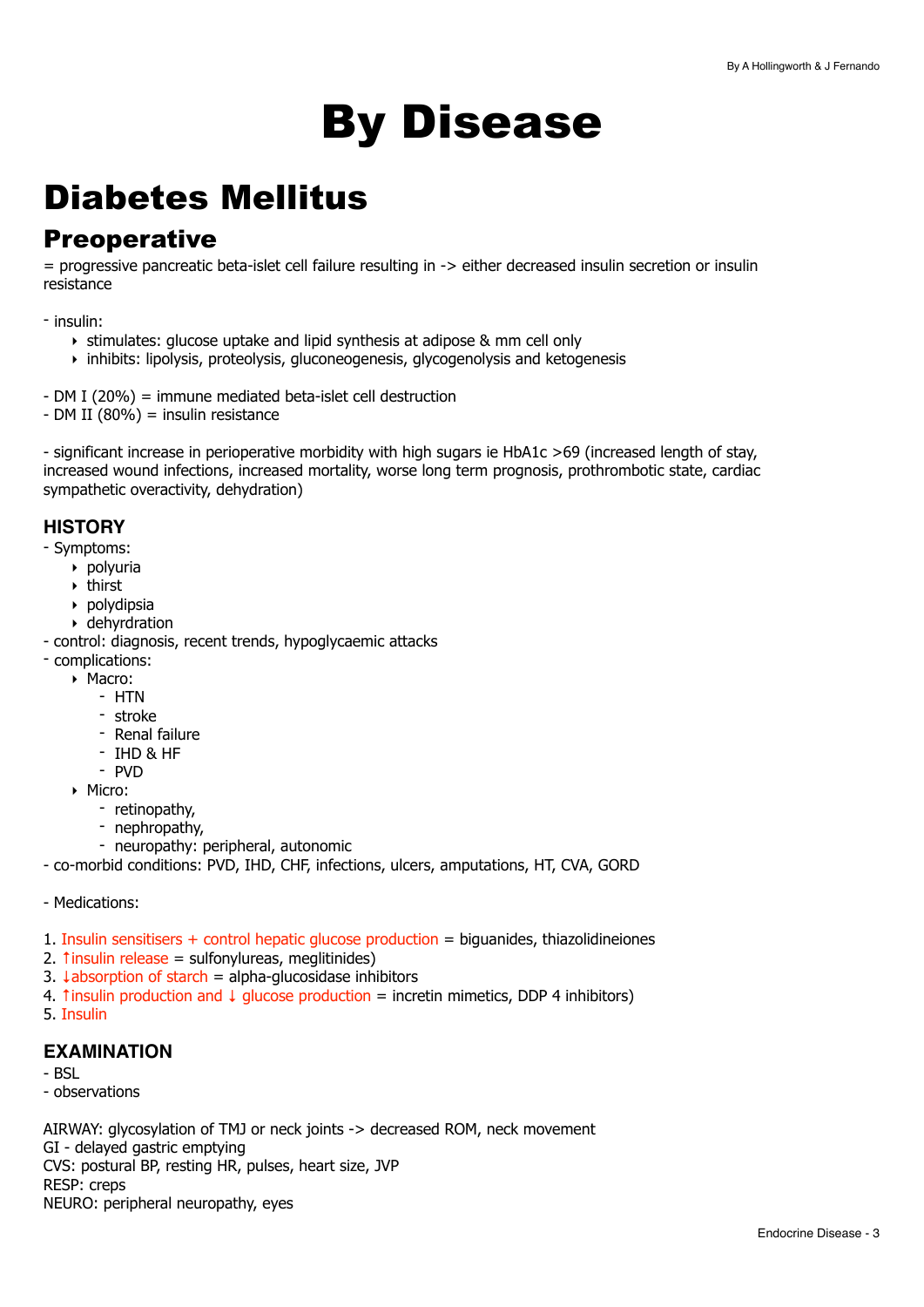#### **INVESTIGATIONS**

- BSL
- ECG silent MI
- Blds -
- urine for ketones & protein
- glucose
- HbA1c (<7% or <69mmol/ml) if higher refer to DM team preop
- IHD investigation (particularly if has silent ischaemia)

#### **MANAGEMENT**

Key points:

- Tight perioperative control:
- 1. keep basal insulin going:
	- ‣ 50% amount during fasting (use local guideline to give equivalent dose of protaphane) ▶ 100% when eating
- 2. IV sliding scale insulin (VIII):
	- ‣ Used for all major surgery & long fasting (>1 missed meal or NBM >6hrs)
	- $\rightarrow$  glucose/insulin given through same cannula with pump & anti reflux valve
	- ‣ add 20mmol KCL to litre bags if K <4.5mmol
- 3. Subcut insulin:
	- $\rightarrow$  stop regular short acting insulin
	- $\rightarrow$  if prolonged fast or major surgery  $\rightarrow$  VIII
	- ‣ give short acting for minor surgery with ↑BSL peri-op:
		- use standardised s/c bolus regimes
		- Example dosing bolus dose for ↑BSL:
			- Type 1DM give 1unit  $\Rightarrow$   $\downarrow$  BSL by 3
			- Type II DM give 0.1U/kg  $\Rightarrow$  recheck BSL 1 hr later
- avoidance of hypoglycaemic attacks
- prevent ↓K, ↓Mg, ↓PO4
- if brittle -> admit to hospital night before
- first on list
- stop oral hypoglycaemics once fasting (don't resume until on full diet)
- continue basal insulin (esp type I) use 50% dose if fasting
- stop meal bolus insulin once starving
- avoid carbohydrate drinks pre surgery in ERAS
- keep SC pump going on basal rate
- glucose 5-10mmol/L
- monitor BSL's closely
- monitor for ketones
- consider an insulin-dextrose infusion (1 U/hr insulin, 40mL/hr 10% dextrose)
- must not drive on day of surgery
- early IV access

## Intraoperative

- final check preop of BSL:
- $\rightarrow$  if >12mmol check urinary ketones. If ketones >+++ then defer surgery
- continue controlled BSL's throughout OT
- give insulin and dextrose through same cannula so insulin not given without dextrose
- check BSL 1 hourly
- RSI if indicated
- RA may be appropriate
- have pressors ready c/o autonomic dysfunction
- treat hypoglycaemia aggressively (<4mmol/L)
	- ‣ no signs in anaesthetised pt
	- ‣ 150mL of 10% glucose (2ml/kg) over 10mins
	- ‣ 1mg glucagon IM or IV
	- ‣ 2-4 teaspoons of sugar in mouth/NGT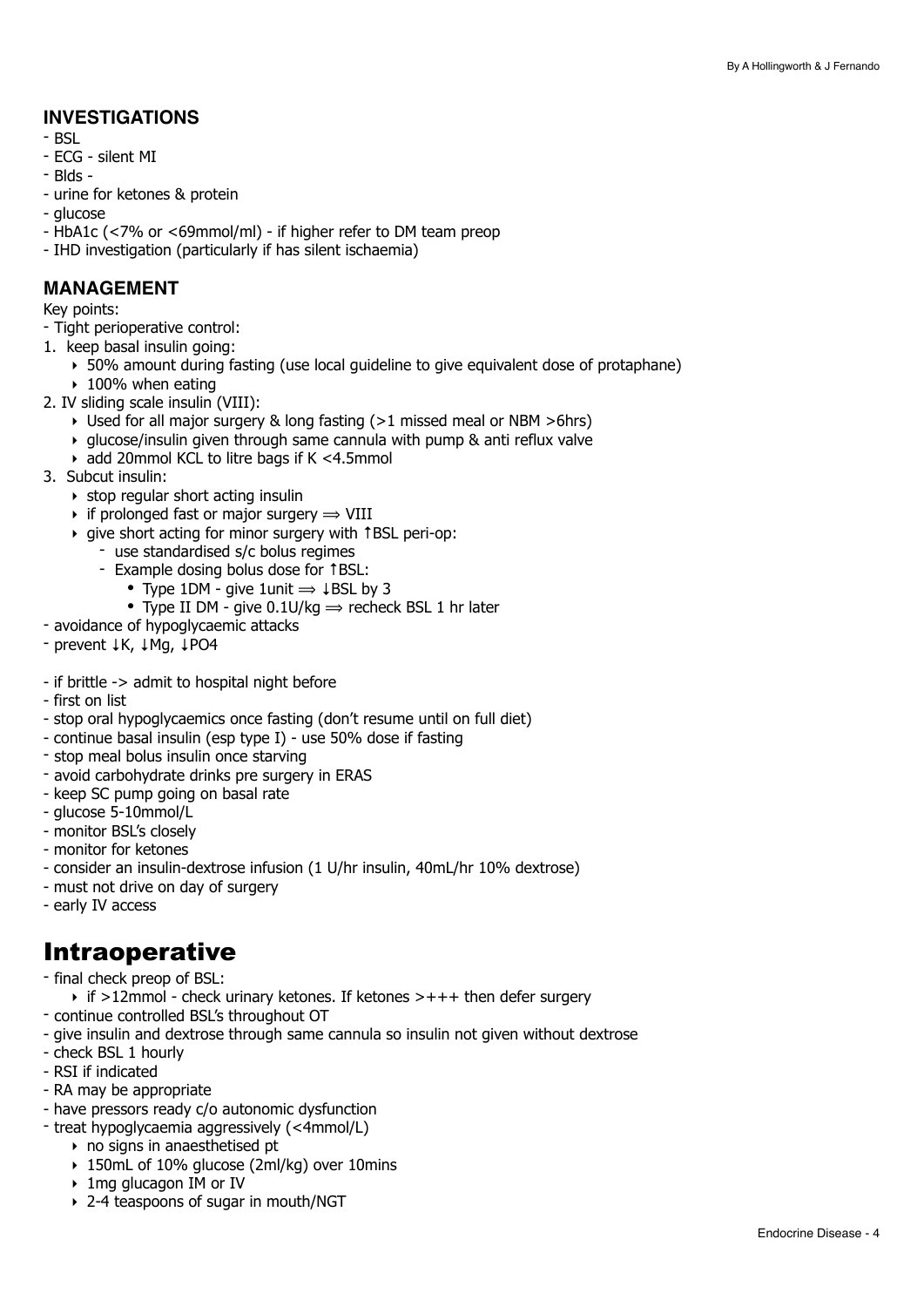- if K+<4.5 -> add 10mmol KCl to dextrose bag

## Postoperative

- continue control as above
- coming off variable IV insulin infusions:
	- ‣ oral hypoglycaemic agents:
		- restart once when ready to eat & drink
		- ↓sulphonylurea if not on full diet
		- metformin should be restarted only if GFR >50
	- ‣ subcut insulin:
		- wait until E&Ding with no vomiting
		- switch at next meal with normal s/c insulin due
		- restart normal preop regime (may need titrating up due to stress response)
		- stop VRIII 30-60min after s/c injection & meal
	- ‣ prev on long acting subcut insulin:
		- resume to 100% when eating
	- ‣ prev BD fixed mixed regime:
		- stop VIII at appropriate insulin mealtime
- consult endocrinology if concerned

#### **Pregnancy**

- more aggressive control (glucose 4-6mmol/L)
- may require massive doses of insulin
- run 5% dextrose around time of delivery if not eating (stops ketosis)
- insulin infusion if required
- halve insulin infusion rate once baby born and continue dextrose in DM I

## <span id="page-4-0"></span>Acromegaly

## **Preoperative**

= rare clinical syndrome caused by hypersecretion of GH from anterior pituitary

#### **HISTORY**

- ↑ICP signs eg morning headaches & vomiting
- neck stiffness
- $N+V$
- visual disturbance
- growth issues
- looks funny

- associated conditions: HTN (30%), IHD, cardiomyopathy, heart failure and valve disease (AR), OSA, DM (25%)

- drugs:
	- ‣ somatosatin analogues (octreotide, lanreotide) side effect of D&V
	- $\rightarrow$  bromocriptine = long acting dopamine agonist  $\rightarrow$  can ↓GH levels but can lead to severe postural hypotension

#### **EXAMINATION**

- AIRWAY: large jaw, head, jaw, tongue and lips, hypertrophy of larynx and trachea -> vocal cord thickening and chondrocalcinosis of larynx, OSA and look for enlarged thyroid with tracheal displacement

- CVS: murmurs, BP, heart failure

#### **INVESTIGATIONS**

- ECG: if indicated
- CXR: if indicated
- ECHO: for murmurs
- BSL: 25% are DM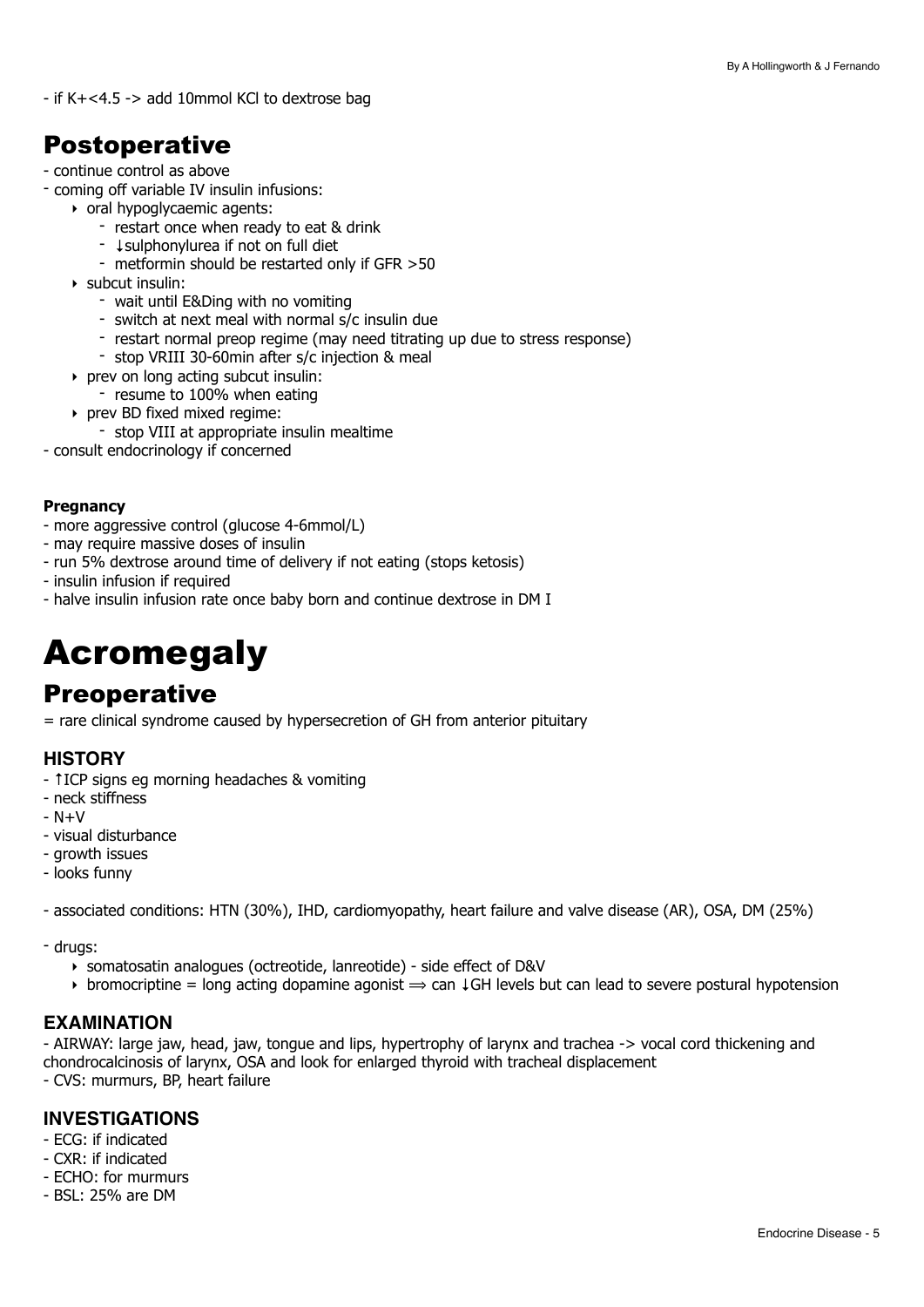- U+E: imbalanced c/o electrolyte regulation altered
- Bloods for endocrine axis:
	- ‣ GH, TFT, Short Synacthen Test, LH, FSH

#### **MANAGEMENT**

- discussion with endocrinologist (optimization and perioperative management of hormone therapy)
- discussion with neurosurgeon (approach, position, blood loss)
- BSL cares
- prehydration cares

### Intraoperative

- large facemasks
- large blades
- AFOI if indicated
- pressure cares
- protect nerves as are particulary @ risk (ulna elbow, median wrist & peroneal at fibula head)
- OSA cares

## Postoperative

- ICU/HDU if indicated

## Special Points

- Pan-hypopituitarism patients eg post resection of adenoma or defunctionning adenoma should be referred to endocrinologist for hormone replacement:
	- $\rightarrow$  hydrocortisone  $\rightarrow$  ACTH adrenal insufficiency
	- $\rightarrow$  thyroxine  $\rightarrow$  TSH hypothyroidism
	- $\rightarrow$  testosterone  $\rightarrow$  GnRH male hypogonadism
	- $\rightarrow$  Oestradiol + progesterone  $\rightarrow$  GnRH femal hypogonaisdm
	- ‣ Growth hormone injection
	- $\rightarrow$  DDAVP nasal spray  $\rightarrow$  ADH central diabetes insipidus

## <span id="page-5-0"></span>HyperThyroid Disease

### **Causes**

- Graves disease
- Toxic multi nodular Adenoma
- Toxic Adenoma
- Amiodarone/iodine induced

### **Preoperative**

#### **History**

- sweating
- anxiety
- palpitations
- eyes protruding (Graves disease)
- weight loss
- insomina
- hyperphagia
- tremor
- heat intolerance
- diarrhea - vomiting

- if goitre present: stridor (>50% compression), positional dyspnoea, dysphagia, SVC obstruction, hoarseness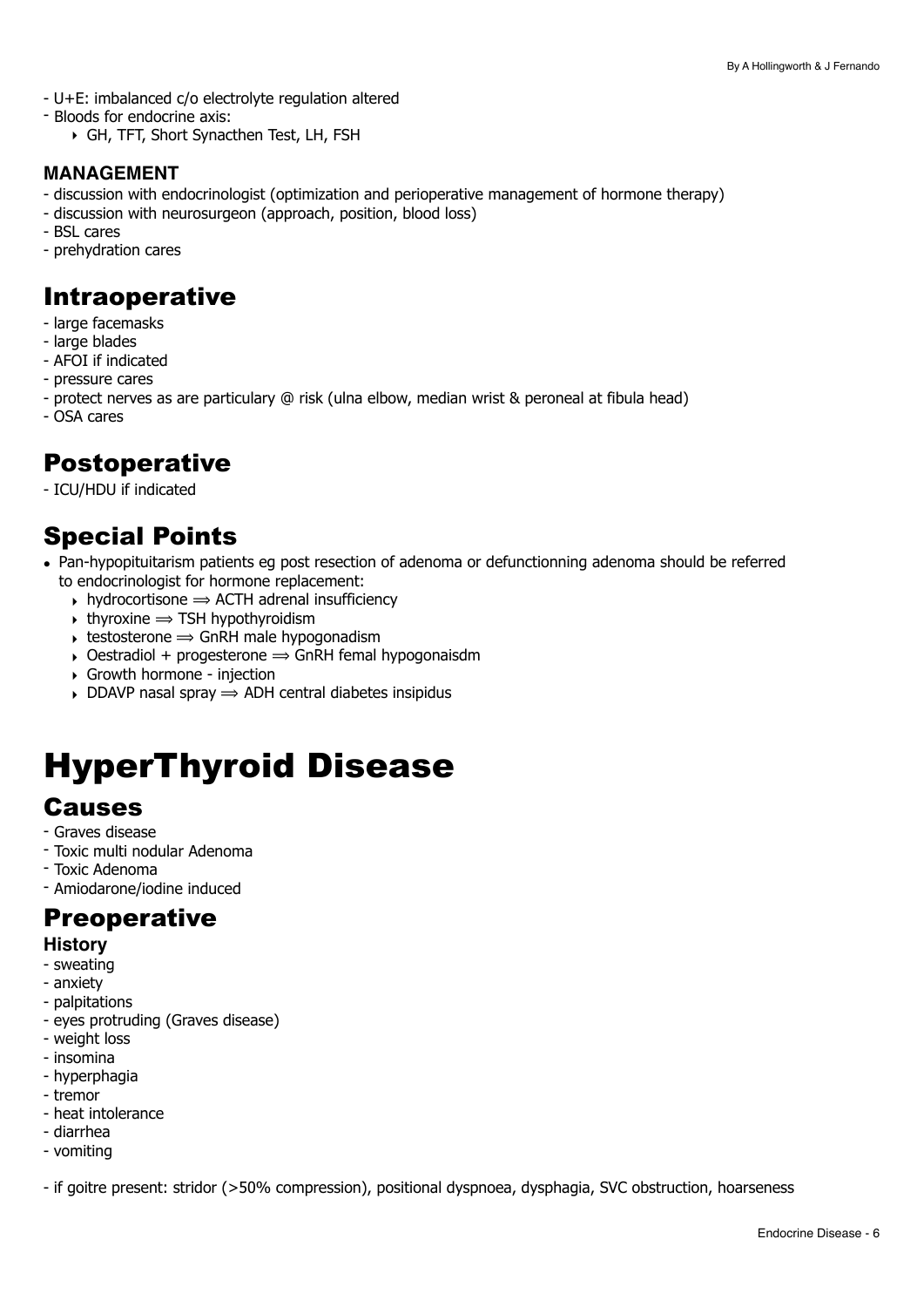Other complications - atrial fibrillation, high output heart failure, myocardial infarction

- when thyroid disorder diagnosed and how it presented
- treatments
- whether symptoms are currently controlled
- recent endocrinology assessment
- previous surgery to neck
- other endocrine/autoimmune diseases:
	- ‣ adrenal hyperplasia, acromegaly, SLE, RA, addisons, IHD
- amiodarone use can cause either hyper/hypothyroidism
- socially smoking history risk factor for thyroid carcinoma, ET-OH history

#### **EXAMINATION**

- euthyroid =
	- $\triangleright$  HR <80
	- ‣ no hand tremor
	- $\rightarrow$  delay all surgery if possible if not euthyroid
- airway assessment thyroid palpation for size, tenderness, nodules, displacement of trachea, stridor
- signs of SVC obstruction facial plethora, pembertons sign, distended neck veins, SOB
- eye lid retraction
- expophthalmos
- conjunctivitis

- thyroid examination – inspection (swallow H2O), palpation from behind, bruit

- focussed CVS, RESP examination – pulse, BP (hypertension), JVP, HS, praecordium and chest signs - for signs of heart failure and pleural effusions, arrhythmias

#### **INVESTIGATIONS**

- BLOODS – TFT's (recent), FBC – anaemia with hypothyroidism, U+E – electrolyte abnormalities, thyroid anti-bodies (graves disease)

- CXR tracheal compression and position
- NECK CT/MRI assessment of goiter and impingement of airway
- RADIOLABELLED STUDIES see where nodules are
- PRE-OT quantification of vocal cord function (damage to recurrent laryngeal nerve can take place)
- ECG: AF or sinus tachycardia

#### **MANAGEMENT**

- drugs:
	- ‣ antithyroid medications: carbimazole 30-45mg daily for 6-8wks,
	- $\rightarrow$  beta-blockers (propanolol = non selective)
		- given if assoc tremor
		- ß1 block symptoms of ↑HR
		- ß2 block periph conversion of T4 to T3
	- $\rightarrow$  Lugol's iodine decreases vascularity if give 1/52 course prior to operation
- aim for HR 80/min and no tremor
- operation being planned
- positioning of patient

#### Intraoperative

- standard care

## Postoperative

- keep beta-blockers going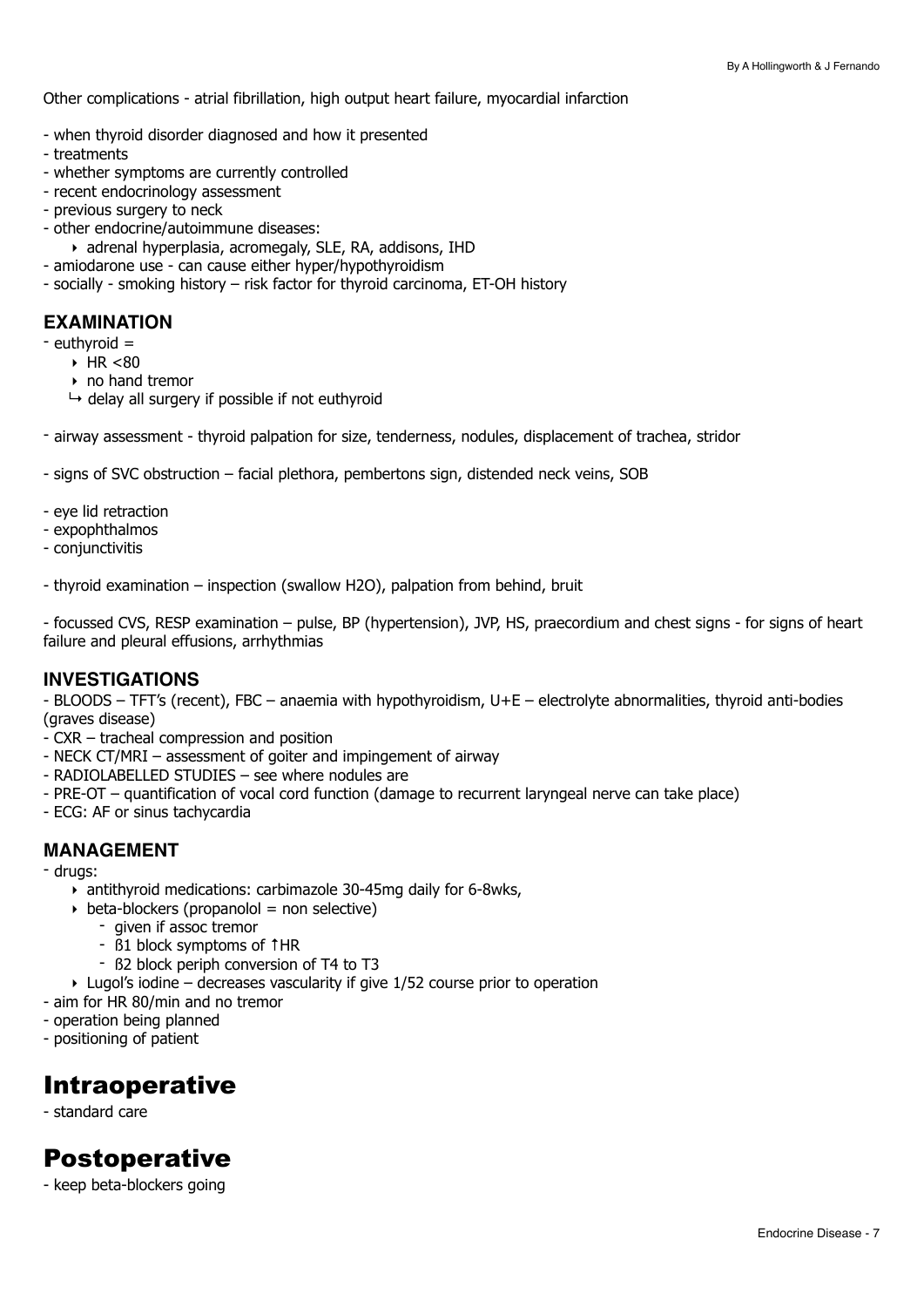## Thyroid Storm

- monitor for **Thyroid Storm**:

#### **CLINICALLY**

- life threatening exacerbation of hyperthyroid state with 1 or more organ dysfunction
- 20-30% mortality
- 6-24 hours post surgery with:
	- ‣ fever
	- ‣ sweating
	- $\triangleright$  HR  $>$ 140/min
	- ‣ coma
	- ‣ D&V

#### **MANAGEMENT**

#### **Supportive**

- IVF (saline & glucose)
- cooling cares
- paracetamol (no NSAIDS or asprin -> displaces thyroxine from proteins)
- propanolol increments (1mg IV) or esmolol boluses -> infusion (50-100mcg/kg/min). Target HR <90

#### **Specific**

- hydrocortisone 200mg IV QID
- ‣ action:
	- adrenal insufficiency
	- decreases T4 release and conversion
- propylthiouracil
	- ‣ 1g load PO or via NGT then 250mg QID
	- ‣ action:
		- inhibit thyroid hormone release
			- decrease peripheral conversion from T4-T3)
- then give either:
	- ‣ sodium iodide 500mg tds IV
	- ‣ potassium iodide 5 drops via NGT
	- ‣ Lugol's iodine 5-10drops via NGT

## <span id="page-7-0"></span>HypoThryroidism

## Causes

- iodine deficiency
- Congenital defect
- Autoimmune thyroiditis (Hashimoto)
- CNS tumour
- Acquired:
	- ‣ Thyroid tumour
	- ‣ Amiodarone
	- ‣ lithium
	- ‣ Surgery

### **Preoperative**

= commonly autoimmune thyroid destruction

#### **Problems**

- CVS: ↓blood volume, ↓CO, ↓HR, ↓bp, IHD, pericardial effusions
- Haem: ↓Hb, ↓BSL, ↓Na
- Impaired hepatic drug metabolism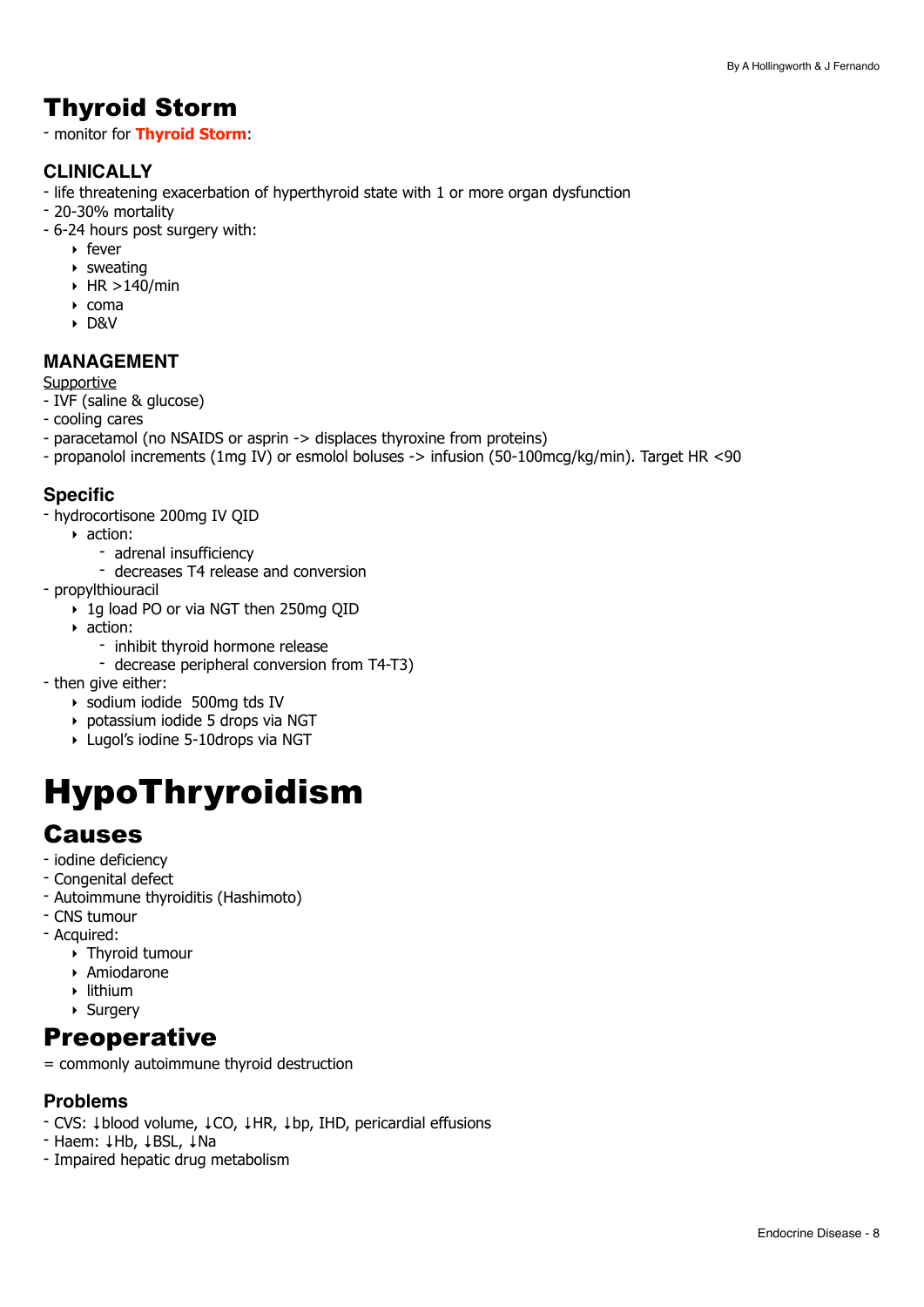#### **HISTORY**

- fatigue
- depression
- hypersomulence
- cold intolerance
- $-$  OSA
- pulmonary hypertension

#### **EXAMINATION**

- weight gain
- thin hair
- decreased blood volume
- bradycardia
- hypotension
- pleural effusions

Airway Assessment - thyroid palpation for size, tenderness, nodules, displacement of trachea, stridor

Signs of SVC obstruction – facial plethora, pembertons sign, distended neck veins, SOB

Focussed CVS, RESP examination – pulse, BP (hypertension), JVP, HS, praecordium and chest signs- for signs of heart failure and pleural effusions, arrhythmias

#### **INVESTIGATIONS**

- TFT's :
	- ‣ low Thyroid hormones in sick people are not reliable
	- $\rightarrow$  euthyroid sick syndrome = false low T3/T4
- as per clinical assessment

- BLOODS – TFT's (recent), FBC – anaemia with hypothyroidism, U+E – electrolyte abnormalities, thyroid anti-bodies (graves disease)

- CXR tracheal compression and position
- NECK CT/MRI assessment of goiter and impingement of airway
- RADIOLABELLED STUDIES see where nodules are
- PRE-OT quantification of vocal cord function (damage to recurrent laryngeal nerve can take place)

#### **MANAGEMENT**

- delay elective surgery until euthyroid
- liaise with endocrinologist
- start thyroxine 25-50mcg increasing to 100-200mcg/day over weeks ↳ use half measures in elderly due to risk of ↑myocardial work
- if surgery urgent can use liothyronine (T3) 10-50 mcg IV slowly with ECG monitoring -> 25mcg TDS IV

## Intraoperative

- give all drugs slowly
- have pressors ready refractory ↓bp
- actively warm
- IPPV
- drug metabolism can be slow
- ↓relaxant & opioid dose

## Hypothyroid Coma

- post op problem
- rare decompensated hypothyroidism mortality 15-20%

#### **CLINICALLY**

- coma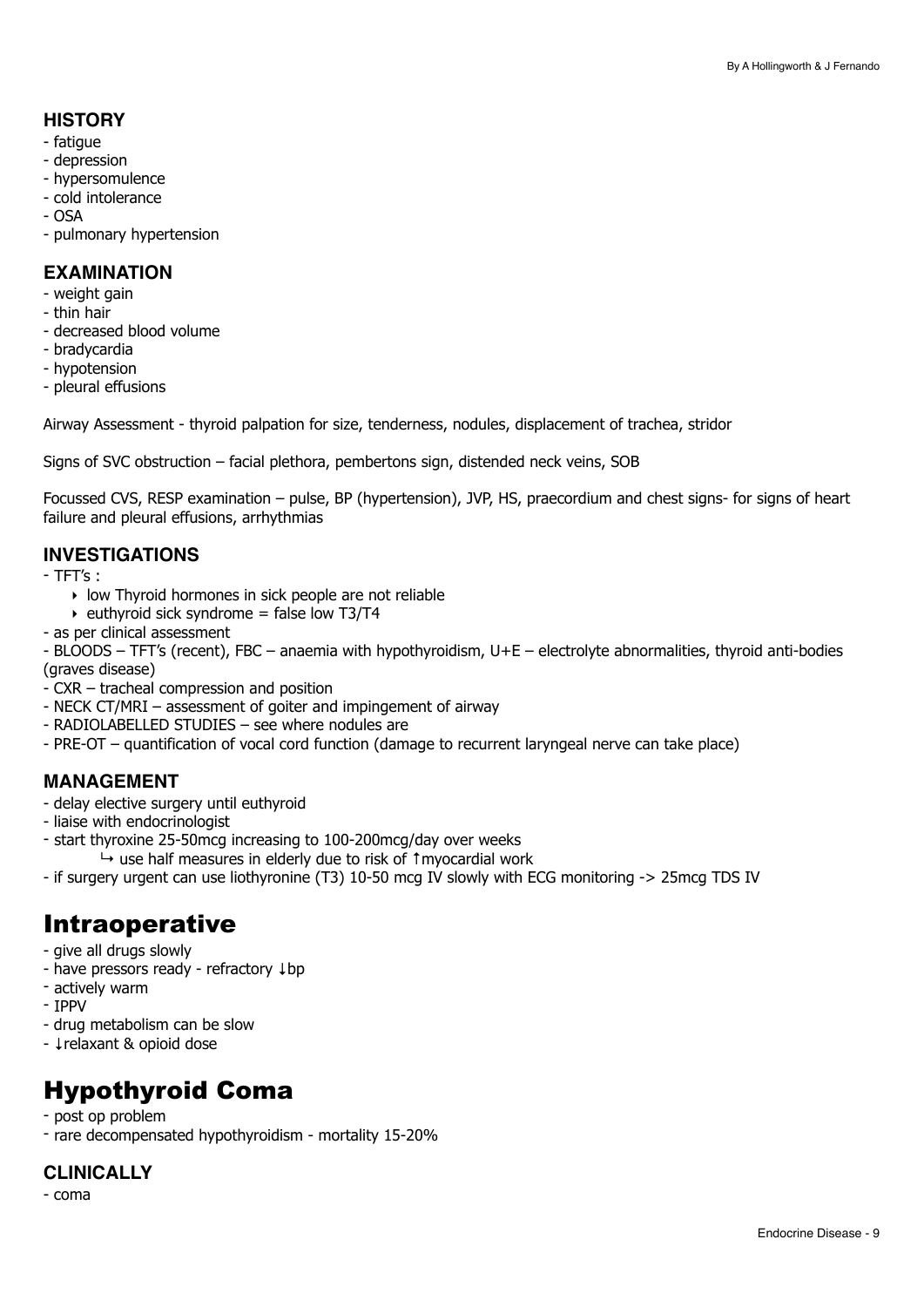- hypoventilation
- bradycardia
- hypotension
- severe dilutional hyponatraemia
- precipitants: infection, trauma, cold, CNS depressants

#### **MANAGEMENT**

- IV glucose + saline
- supportive care ABC
- passive slow external warming (to avoid extreme periph vasodilation
- IV levothyroxine 200-400mcg then 100mcg next day
- $\mapsto$  smaller dose if CVS disease
- hydrocortisone 100mg IV QID
- IV liothyronine (T3) 0-50mcg if surgery urgent
- $-$  ICU

## <span id="page-9-0"></span>Parathyroid Disease

- PTH actions:

- ‣ bones release of Ca into ECF/serum via osteoclast activity
- ‣ Kidney retain Ca, lose PO4
- ‣ ↑vit D activation

## HyperParaThyroid Disease

- classified by cause:
	- ‣ primary
	- ‣ secondary
	- ‣ tertiary

## Primary Hyperparathyroid

#### **Preoperative**

- = usually adenoma causing increased secretion of PTH
- assoc with familial multiple endocrine neoplasia (MEN) type 1

#### **HISTORY**

- asymptomatic
- anorexia
- dyspepsia
- nausea
- vomiting
- constipation
- polydipsia
- polyuria
- poor memory
- drowsiness
- 'bones, stones, groans and psychic moans'

#### **EXAMINATION**

- hypertension
- rarely palpable

#### **INVESTIGATIONS**

- shortened QTc
- high serum Ca2+
- low phosphate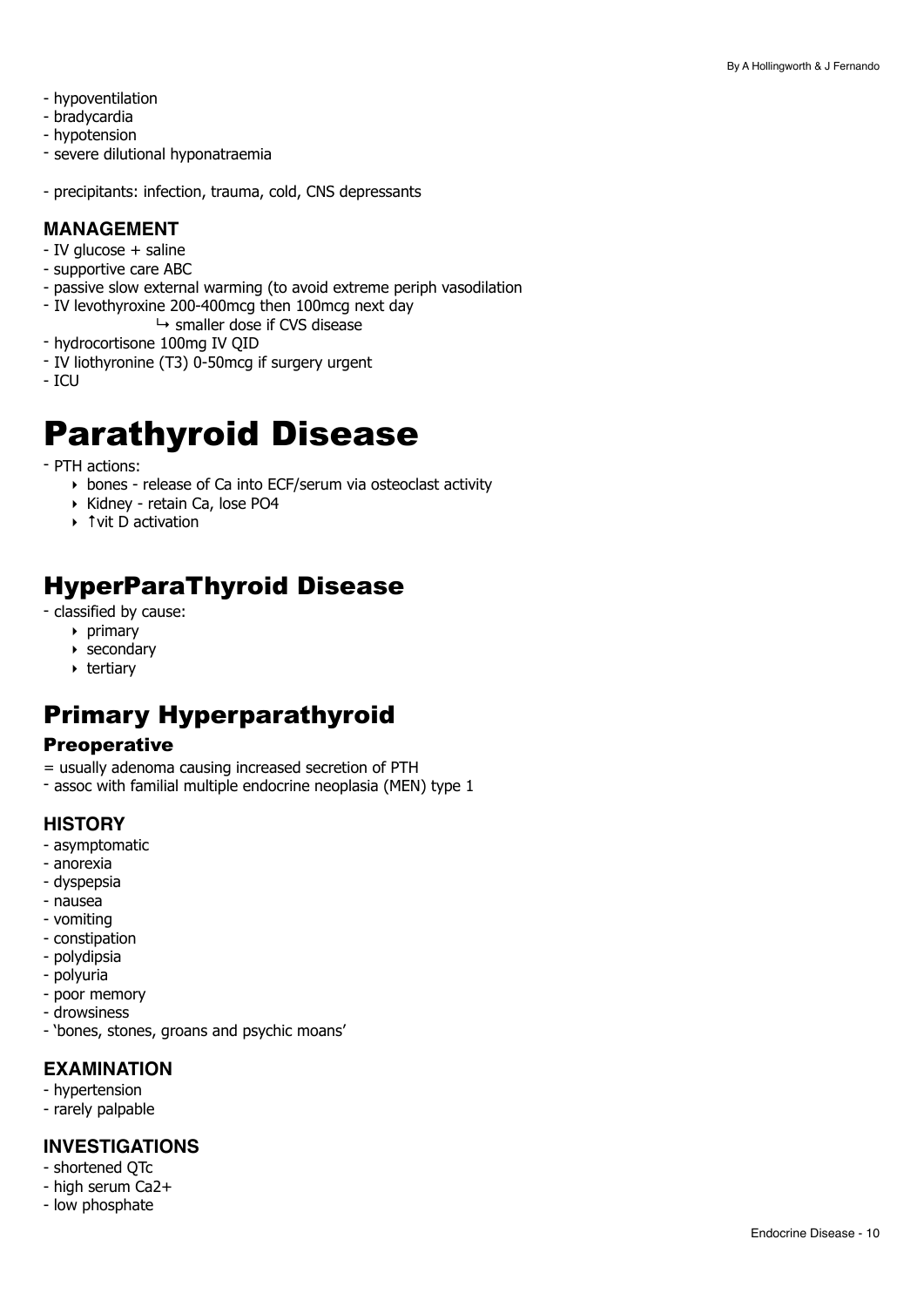- to adjust Ca2+ for albumin: add 0.1mmol/L to Ca2+ for each 5g/L that albumin below 40g/L

#### **MANAGEMENT**

- often need methylene blue 1mg/kg to locate glands
- hydrate
- anti-calcium drugs (pamidronate)
- normalise Ca2+ and proceed (aim <3mmol/L)
- if any of:
	- $\triangleright$  Ca  $>3$
	- ‣ abnormal ECG
	- ‣ CVS or renal impairement
	- $\mapsto$  postpone op (if able) until after treatment

#### Intraoperative

- monitor response to neuromuscular blockade

## Secondary Hyperparathyroid

#### **Preoperative**

= associated with chronic renal failure causing compensatory parathyroid hyperplasia due to low Ca  $\Rightarrow$ 

- $\triangleright$  high PTH,
- ‣ normal or low Ca2+
- ‣ high phosphate

#### **HISTORY**

- chronic renal failure
- excessive bone resorption -> radial aspect of middle phalanx of second digit
- soft tissue calcification of the vascular and soft tissues (including kidneys, heart, lung and skin)

#### **EXAMINATION**

- soft tissue Ca2+ deposition

#### **INVESTIGATIONS**

- Xray changes
- high PTH
- normal or low Ca2+
- high phosphate

#### **MANAGEMENT**

- medical Treatment (fails in 15%):
	- ‣ dietary phosphate restriction
	- ‣ dietary or supplemental Ca2+ & vitamin D
- parathyroidectomy
- dialyse prior to surgery

#### Intraoperative

- renal failure cares

#### Postoperative

- post-parathyroidectomy -> monitor for:
- 1. bleeding
- 2. recurrent hyperparathyroidism
- 3. hypoparathyroidism
- 4. injury to recurrent laryngeal nerve
- 5. hypocalcaemia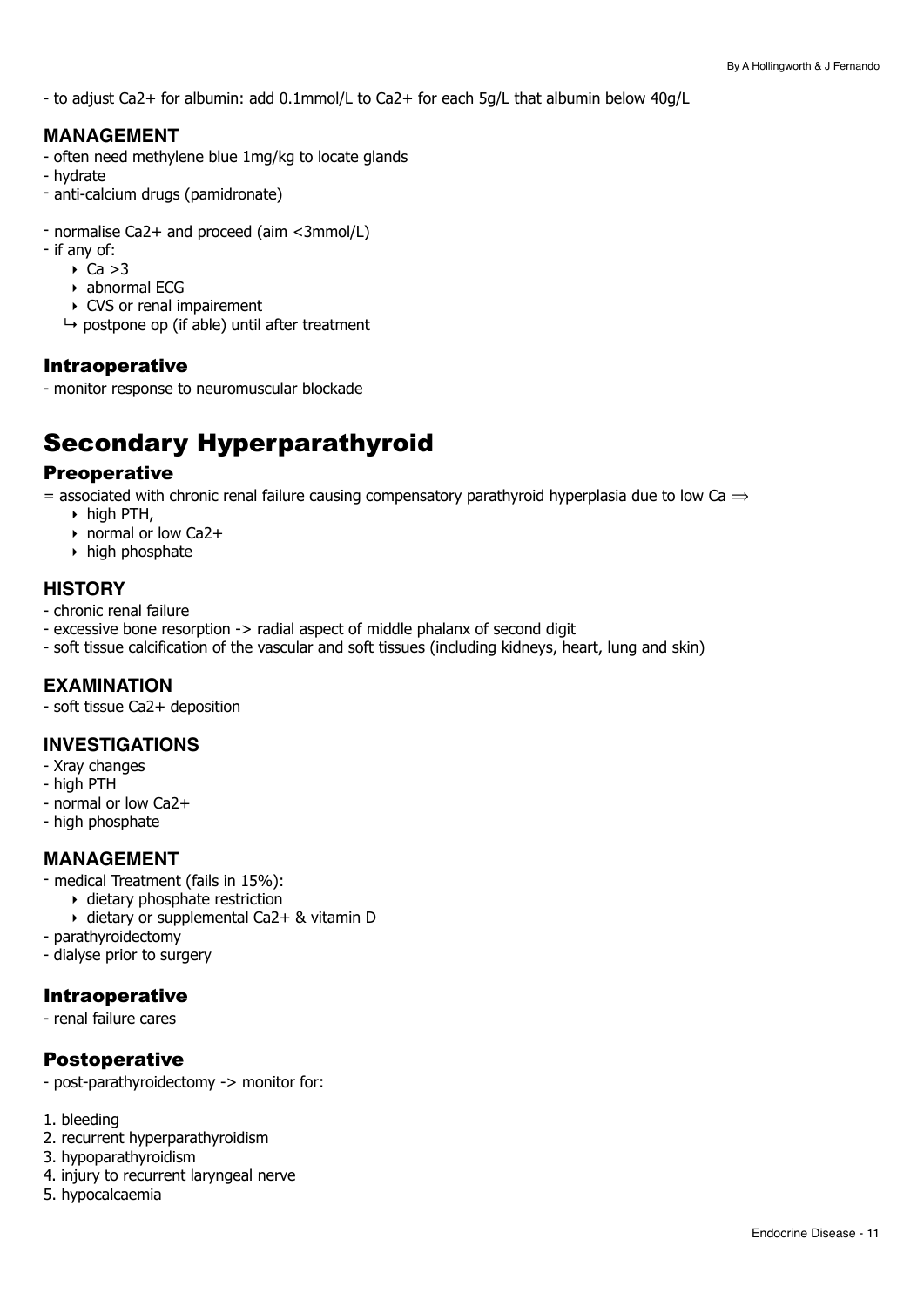6. hypomagnesaemia

## Tertiary Hyperparathyroid

#### **Preoperative**

- = parathyroid hyperplasia progresses to autonomous secretion behaving like an adenoma
- continues despite correction of renal failure
- only few require op

#### **HISTORY**

- CRF
- symptoms of hypercalcaemia (stones, bones, groans and psychic moans)

#### Intraoperative

- standard cares

#### Postoperative

- standard cares
- see primary hyperparathyroidism

## Hypercalceamic Crisis

- most commonly in elderly with undiagnosed hyperparathyroidism & malignancy
- dehydration  $\Rightarrow$  anorexia & D&V  $\Rightarrow$  exacerbation
- other features = weakness, lethargy, mental changes, coma
- $-Ca > 4.5$  = life threatening
- First line Treatments:
	- ‣ IVF 4-6litres fluid may be required
	- ‣ pamidronate 60mg in 500ml saline over 4 hrs
	- ‣ calcitonin:
		- 4unit/kg IV then 4unit/kg s/c bd
			- rapid but temp ↓Ca & PO4 release from bone
- Other treatments:
	- ‣ hydrocortisone 200-400mg IV daily in malignancy
	- ‣ IVF & diuresis with furosemide 40mg IV (↓prox tubular reabsorption of Ca)
	- ‣ dialysis reserved for renal failure

## HypoParaThyroid

#### **Preoperative**

= under active parathyroid gland

- usual causes:
	- ‣ post parathyroidectomy,
	- ‣ radiotherapy to neck
	- ‣ idiopathic

#### **HISTORY**

- carpopedal spasm
- tetany

#### **EXAMINATION**

- Chvostek and Trousseau positive
- hypotension

#### **INVESTIGATIONS**

- dysrhythmias
- low Ca2+ (corrected) <2.2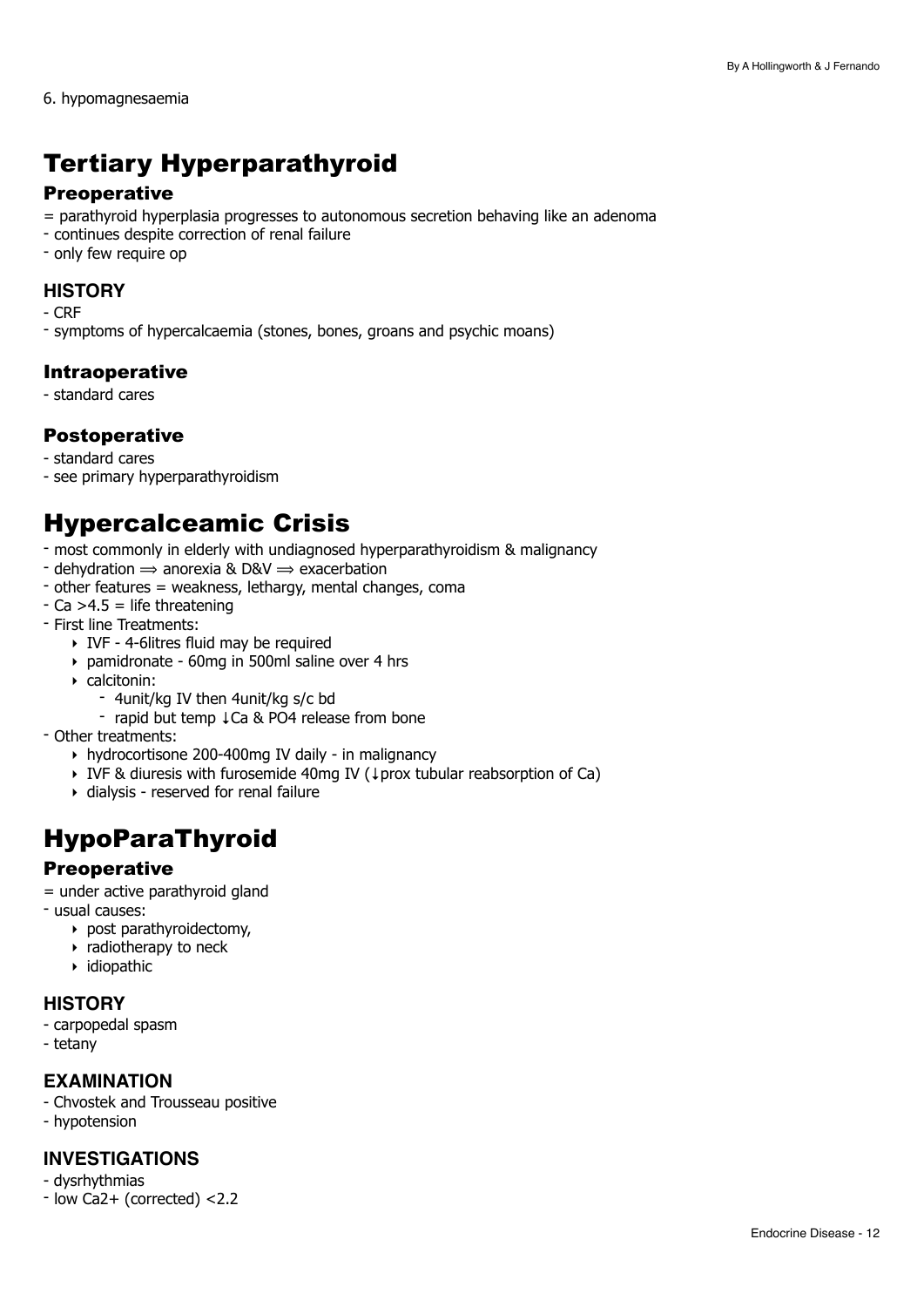- ‣ trough level post prathyroidectomy occurs at 20hrs & normalises by day 2-3
- low PTH
- ECG: prolonged PR and QT

#### **MANAGEMENT**

- calcium gluconate 10mL of 10% over 10min
- replace Mg2+
- vitamin D
- oral Ca2+
- replace prior to OT

#### Intraoperative

- standard care
- monitor neuromuscular blockade

#### Postoperative

- monitor Ca2+

## <span id="page-12-0"></span>Adrenocortical Insufficiency

 $=$  destruction of the adrenal cortex  $-$ 

- ‣ Glomerulosa = Mineralocortiocids aldosterone
- ‣ Fasiculata = Glucocorticoids cortisol
- ‣ Reticularis = androgens DHEA, testosterone

## Classification

#### **Primary (Addison's Disease)**

- causes:

- 1. autoimmune destruction (80%)
- 2. infection (TB)
- 3. septicaemia
- 4. AIDS
- 5. haemorrhage
- 6. metastases
- 7. surgery

- both glucocorticoid **and** mineralocorticoid deficiency

#### **Secondary**

- due to insufficient ACTH to stimulate adrenal cortex

- $\mapsto$  caused by pituitary suppression by:
	- ‣ exogenous steroids
	- ‣ generalised hypopituitarism tumour
- **only** see glucocorticoid deficiency

#### **Acute Crisis**

**-** crisis ether =

- ‣ chronic insufficiency without adequate steroid cover
- ‣ acute adrenal haemorrhage
- ‣ pituitary apoplexy

 $\rightarrow$  = sudden neuro impairment usually due to vasc process eg bleed or infarction

### **Preoperative**

#### **HISTORY**

- chronic insufficiency symptoms:
	- ‣ weakness
	- $\triangleright$  fatigue (100%)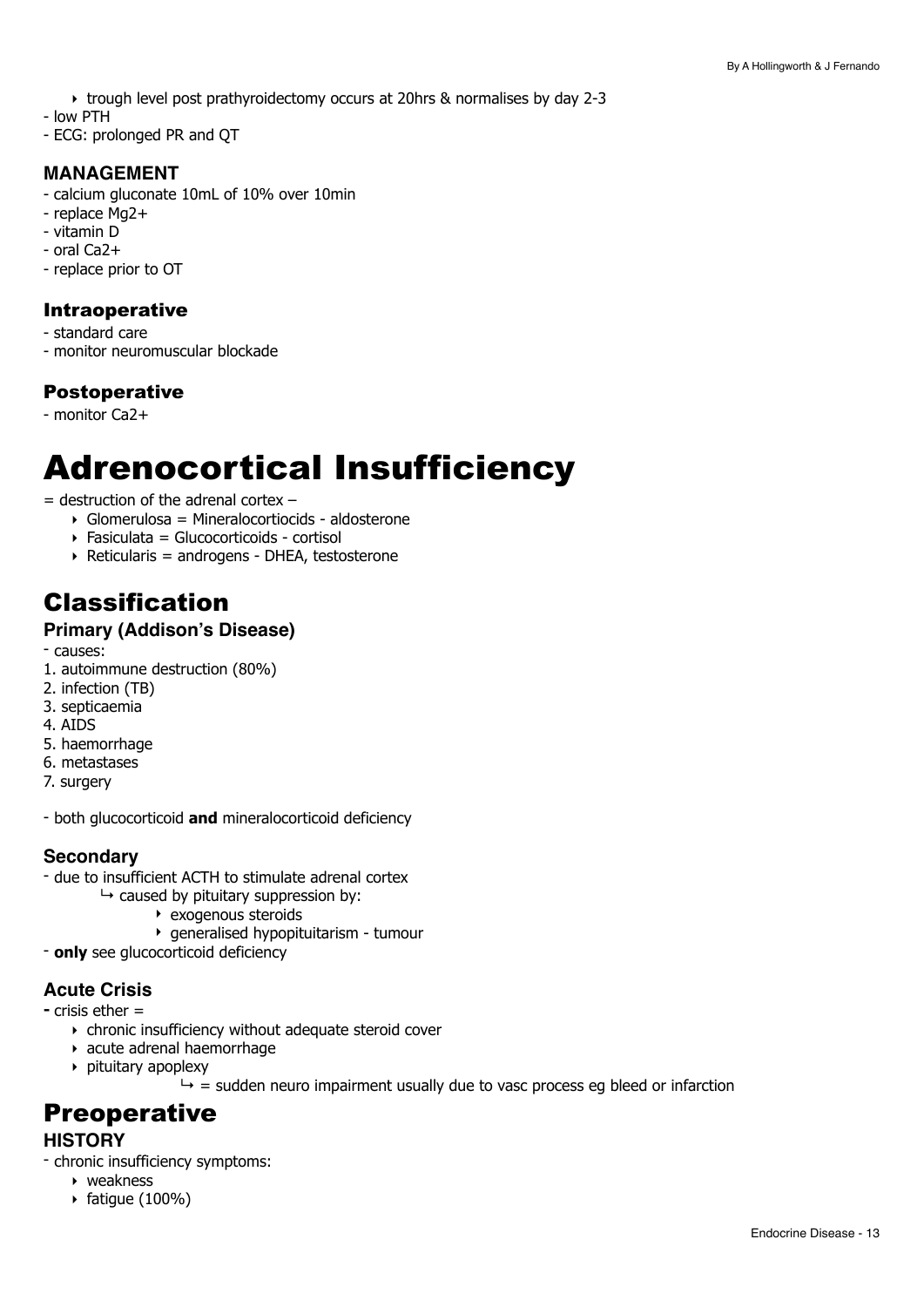- $\rightarrow$  skin hyperpigmentation primary only (90%)
- ‣ postural symptoms pronounced in primary (90%)
- ‣ D&V
- ‣ weight loss (60%)
- ‣ myalgia
- $\rightarrow$  ioint pain
- $\rightarrow$  salt craving primary only
- ‣ pale skin secondary only

#### **EXAMINATION**

- postural hypotension
- pallor (secondary)
- pigmentation (primary)

#### **INVESTIGATIONS**

- low glucose
- low Na+ (90%)
- $-$  raised K $+$  (70%)
- raised U and Cr (primary only)
- raised Ca2+ (primary only)
- early morning low cortisol (<165nmol/L primary or <100nmol/L secondary)
- short synacthen test peak cortisol <500nmol/L (30mins post 250mcg synacthen)

Table 8.5 Biochemical diagnosis of adrenal insufficiency

| <b>Test</b>                              | Normal range   | Definite adrenal insufficiency |                   |
|------------------------------------------|----------------|--------------------------------|-------------------|
|                                          |                | 1°                             | 2°                |
| Early morning                            | 165-680nmol/L  | Cortisol <165nmol/L and        | Cortisol          |
| cortisol                                 |                | ACTH >22.0pmol/L               | $<$ 100nmol/L     |
| Early morning<br><b>ACTH</b>             | 1.1-11.0pmol/L |                                | Not<br>diagnostic |
| Standard short                           | Peak cortisol  | Peak cortisol <500nmol/L       | Peak cortisol     |
| Synacthen <sup>®</sup> test <sup>1</sup> | $>500$ nmol/L  |                                | $<$ 500nmol/L     |
| Insulin tolerance                        | Peak cortisol  |                                | Peak cortisol     |
| test <sup>2</sup>                        | $>500$ nmol/L  |                                | $<$ 500nmol/L     |

#### **MANAGEMENT**

- hydrocortisone 20mg mane, 10mg nocte PO
- fludrocortisone 0.1mg PO (primary only)
- give all medication morning of surgery

### Intraoperative

- hydrocortisone 25mg IV @ induction then 5mg/hr as infusion  $\mapsto$  alternatively 100mg IM
- see perioperative steroid guideline

## Postoperative

- Q4 hourly glucose
- daily U+E's
- consult endocrinologist but rough steroid cover:
	- ‣ should repeat induction steroid strategy 6hrly until eating & drinking
	- ‣ then double normal oral steroid dose for:
		- major surgery = 48hr
		- $-$  minor surgery = 24hr
	- $\rightarrow$  then return to normal steroid regime
	- ‣ any issues return to high dose oral steroids
- replacing mineralocorticoid: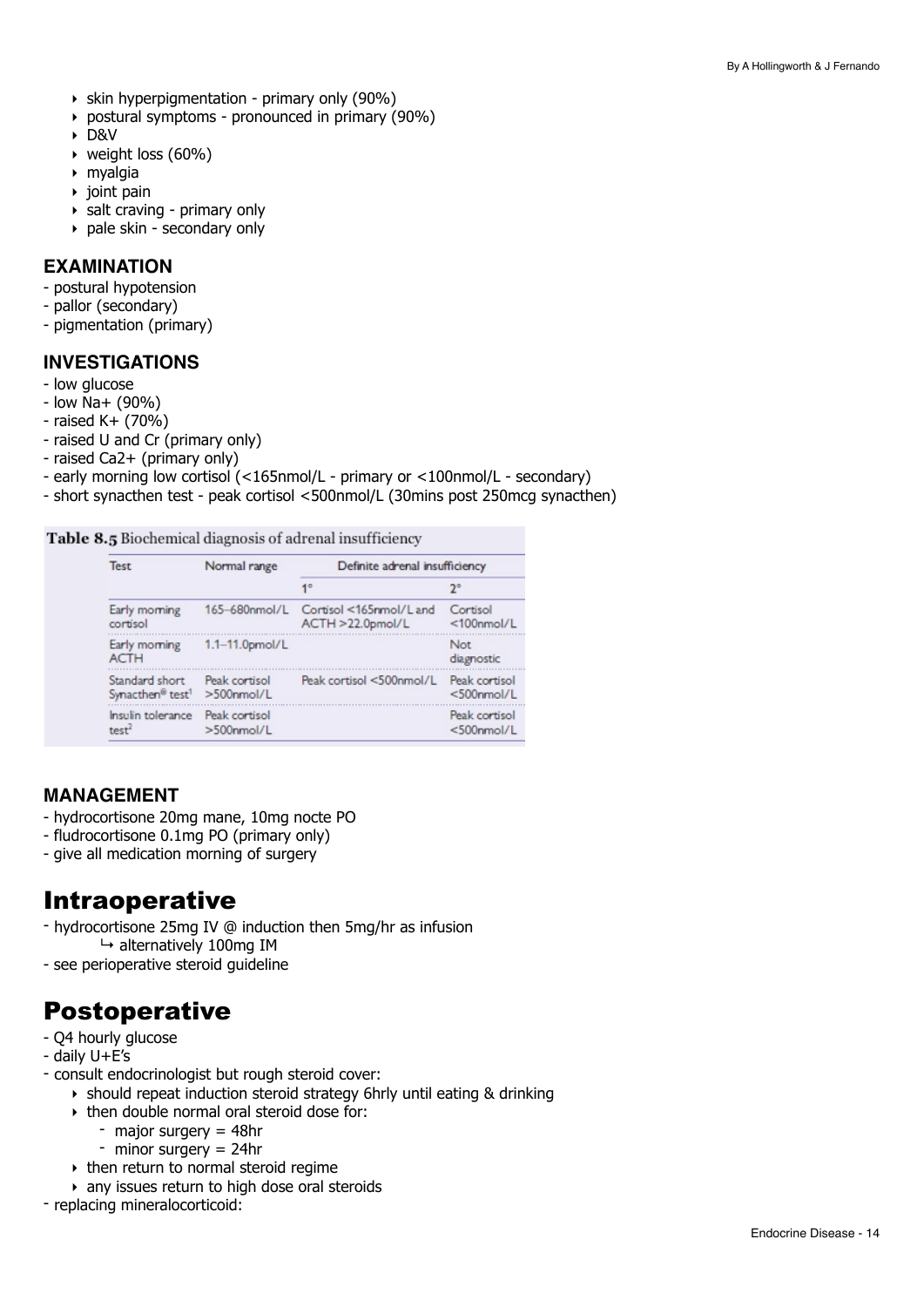- $\rightarrow$  20mg of hydrocortisone = 0.05mg fludrocortisone
- ‣ ∴ once giving >50mg of hydrocortisone you don't need to worry about fludro supplementation.

## Acute Adrenal Crisis (Addisonian Crisis)

- classical presentation:

- $\rightarrow$  hp
	- ‣ ↓Na, ↑K, ↓BSL
- ‣ abdo pain

- looks like hypovolaemic shock but can mimic septic shock ie fever, vasodilation, high CO

- if DM type 1: may present as deterioration of glycaemic control with recurrent hypo's

- Rx:

- ‣ supportive care
- ‣ IVF resus
- ‣ take baseline cortisol & ACTH then give…..

 $(\rightarrow$  if unable then can give 4mg IV dex as doesn't interfere with testing)

- ‣ hydrocort 200mg IV then 100mg qds
- ‣ treat precipitant

## <span id="page-14-0"></span>Cushing's Syndrome

### **Preoperative**

= syndrome due to excess plasma cortisol

- causes:

- 1. iatrogenic steroid administration (commonest)
- 2. pituitary adenoma (80% of remainder)
- 3. ectopic ACTH (small cell carcinoma) (15% remainder)
- 4. adrenal adenoma (4%) /carcinoma (rare)

#### **CLINICAL**

- appearance: moon face, trunchal obesity, proximal myopathy
- tissue: Osteoporosis, easy bruising, thin skin
- co-morbidities: DM, OSA, GORD, peptic ulcer disease
- CVS: hypertension, LVH, IHD

#### **INVESTIGATIONS**

- Diagnosis:

- ‣ dex suppression test (8mg)
- ‣ ACTH level:
	- normal/high ≈ pituitary
	- low ≈ adrenal, ectopic cortisol admin
	- very high ≈ ectopic ACTH
- ‣ plasma cortisol high with loss of diurnal variation
- ‣ ↑urinary 17-OH-steroids
- Assoc findings:
	- ‣ bloods: ↑ Na+,↑K, ↓Ca
	- ‣ ↑ HCO3-
- ECG high voltage QRS, inverted T waves
	- $\rightarrow$  diff to distinguish from IHD but directly related to Cushings
- bp 80% bp

#### **MANAGEMENT**

- treat cause
- DM cares
- steroid supplementation perioperatively if indicated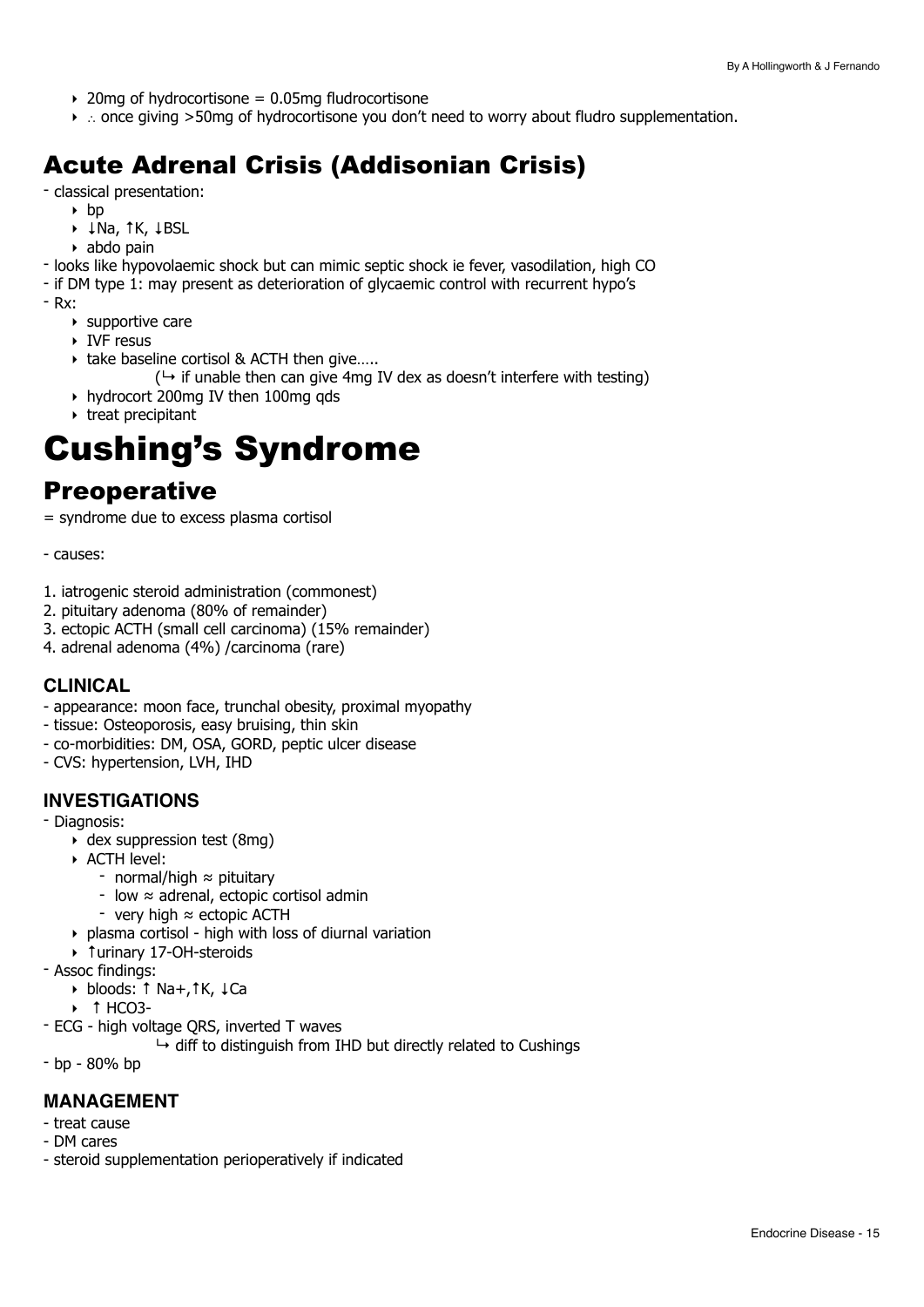## Intraoperative

- difficult veins
- careful airway assessment
- peptic ulcer prophylaxis
- monitor electrolytes
- pressure area cares

## Postoperative

- standard care

## <span id="page-15-0"></span>Conn's Syndrome

## **Preoperative**

- = excessive secretion of aldosterone from either:
- 1. an adenoma (60%)
- 2. benign hyperplasia (35-40%)
- 3. adrenal carcinoma (rare)

- results:

- ↑Na+ reabsorption & ↑K+ excretion ⟹ serum ↑Na, ↓K
- increase in ECF H2O
- tubular secretion of H+ and Mg2+ -> metabolic alkalosis

#### **CLINICALLY**

- hypertension
- hypervolaemia
- metabolic alkalosis
- muscle weakness or paralysis from low K+ [late sign]
- polyuria (nephrogenic DI from tubular damage
- $\mapsto$  opposite to what might think
- impaired glucose tolerance (50%)

#### **INVESTIGATIONS**

- $-$  low K $+$  (<3.5mmol/L)
- low serum aldosterone
- adosterone:renin ratio >400
- imaging: adrenal vein sampling, CT/MRI

#### **MANAGEMENT**

- spirinolactone (inhibits aldosterone) up to 400mg/day
- aim for normal K+ and HCO3-
- exclude end-organ damage from HT
- anti-hypertensives (Ca2+ channel blockers or ACE-I)
- may need adrenalectomy

## Intraoperative

- adrenalectomy (open or laparoscopic): phentolamine, MgSO4, BSL monitoring, invasive monitoring
- ↓K intra-op causes:
	- ‣ prolonged action of NMBs
	- ‣ ↑BSL
	- ‣ Suppress baroreceptors
- If bilat adrenalectomy need to replace mineralocorticoids & glucorticoids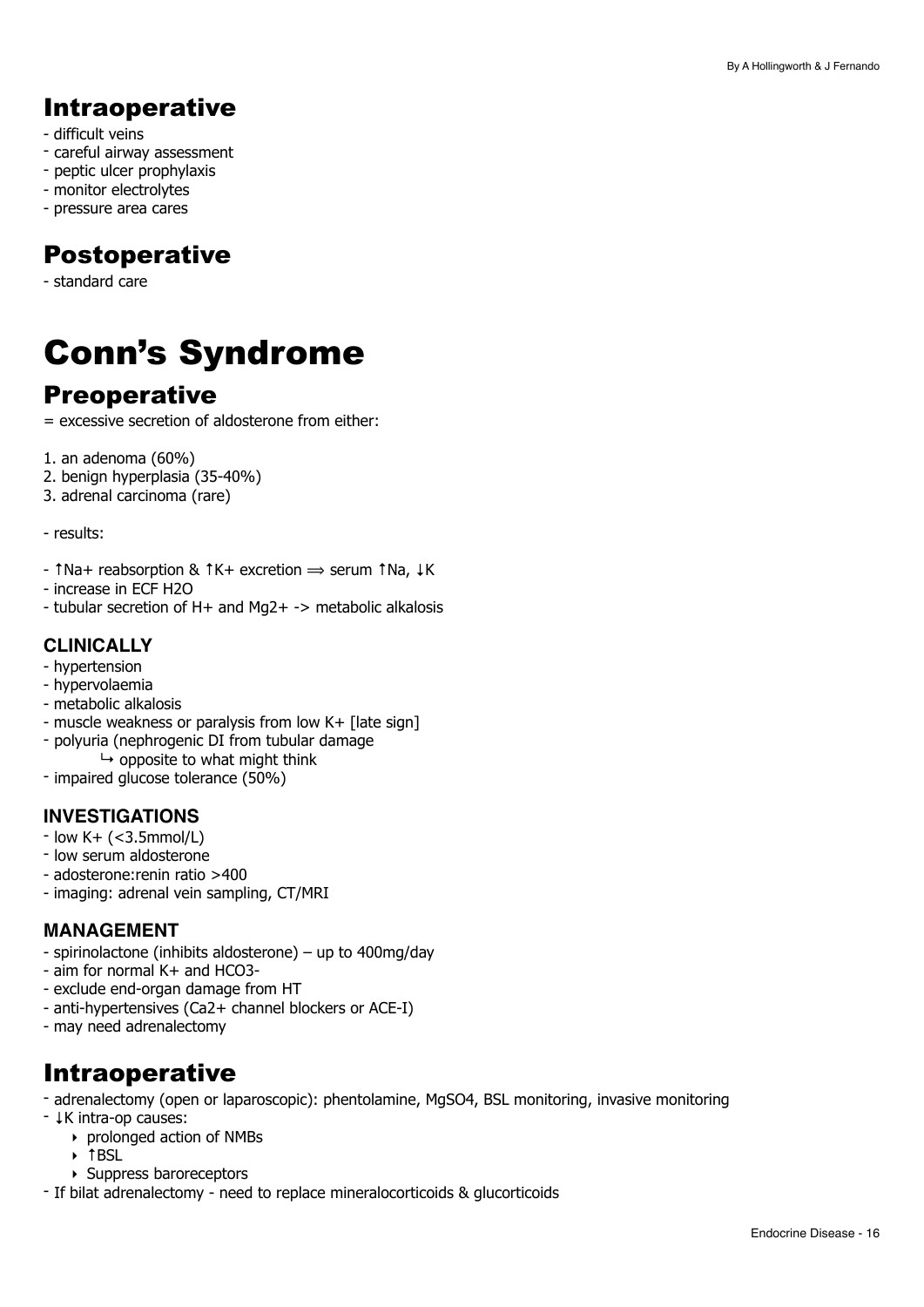## Postoperative

-

- IV hydrocortisone -> PO prednisone + PO fludrocortisone
- monitor and manage BP

#### Anaesthesia for pt with Conn's syndrome for Non-Adrenal Surgery

- pt has bilat hyperplasia of zona glomerulosa
- $-$  HTN more severe  $\Rightarrow$  1 ing doses of antiHTN required ACEI useful
- aim restore K prior to theatre

## <span id="page-16-0"></span>Carcinoid Tumours

## **Preoperative**

= syndrome produced from vasoactive peptide secretion from carcinoid tumours

- derived from argentaffin cells -> produces peptides and amines
- found in: GI tract (75%), bronchus, pancreas and gonads
- Tumours:
	- ‣ most benign
	- $\rightarrow$  of malignant ones: only 25% release vasoactive substances into systemic circulation  $\rightarrow$  carcinoid syndrome
	- ‣ mediators metabolised in liver ∴ only produce syndrome if:
		- tumour with hepatic metastasis
		- non-portal venous drainage
	- ↳ ∴ about 10% with carcinoid tumours have syndrome
- vasoactive substances: serotonin, bradykinin, histamine, substance P, prostaglandins, vasoactive intestinal peptide

- Summary:

- ‣ asymptomatic carcinoid tumour have simple disease & no specific anaesthetic issues
- $\rightarrow$  it is carcinoid syndrome  $\rightarrow$  major problems

#### **Carcinoid Syndrome**

- affects 10% with carcinoid tumours
- symptoms from:
	- ‣ mass effect from primary tumour eg bowel obstruction, pulmonary symptoms eg haemoptysis
	- ‣ vasoactive peptides:
		- flushing 90% (esp head/neck/torso)
		- diarrhoea 78%  $\Rightarrow$  dehydration & electrolyte imbalance
		- bronchospasm 20%
		- CVS: ↓↑bp, ↑HR, R heart failure (endocardial fibrosis of PV & TV)
		- ↑BSL → mediators metab'ed in lung prior to reaching L heart

#### **INVESTIGATIONS**

- dependent on symptoms
- blds: FBC, UEs, LFTs, coag
- cross match
- ECG ?RV hypertrophy
- ECHO
- CXR
- spirometry

#### **MANAGEMENT**

- symptomatic: antidiarrhoeals, bronchodilators, hydration, replace electrolytes, heart failure
- octreotide 100mcg SC tds for 2 weeks prior to surgery (prevents mediator release)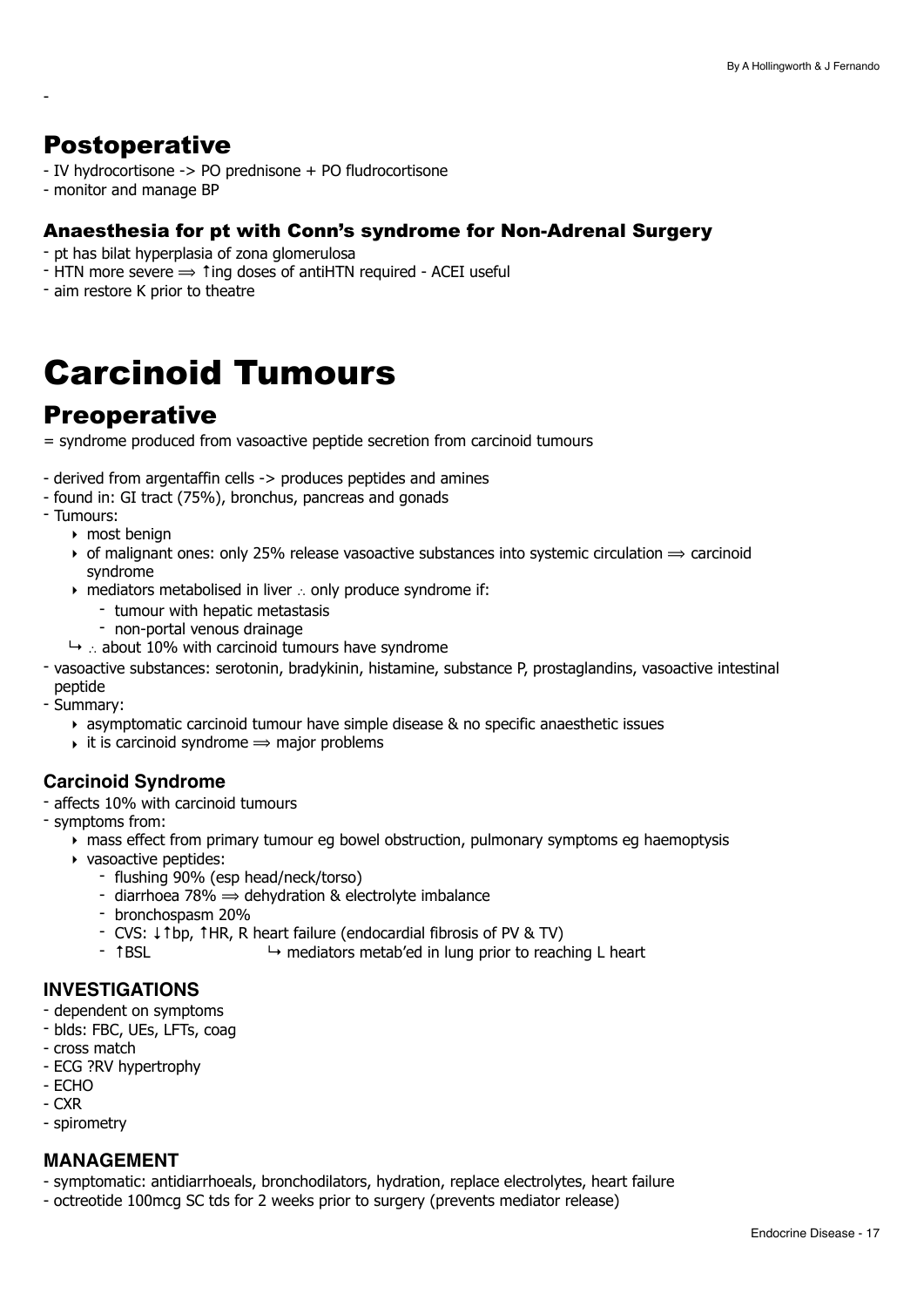- avoid factors that may produce crisis = stress, catecholamines, histamine releasing drugs (morphine)

### Intraoperative

- octreotide 100mcg IV @ induction (if not already treated)
- tertiary referral
- be ready for
	- ‣ severe hypo/hypertension
	- ‣ explosive bronchospasm
	- ‣ electrolyte problems
	- ‣ fluid shifts
- monitor electrolytes
- invasive monitoring
- consider epidural:
	- $\rightarrow \downarrow$  stress response from surgery  $\Rightarrow \downarrow$  carcinoid crisis
- $\rightarrow$  careful LA top up as  $\downarrow$  bp  $\Rightarrow$  bradykinergic crisis
- prevent pressor response to intubation
- sux has be used safely
- TIVA or volatile
- octreotide boluses 10-20mcg boluses for severe hypotension
- avoid all histamine releasing drugs
- labetalol, esmolol good for hypertension

## Postoperative

- ICU or HDU
- may wake very slowly (thought 2nd to serotonin)
- PCA fentanyl or epidural
- be ready for hypotensive episodes  $\Rightarrow$  IV octreotide 10-20mcg
- wean octreotide over 7 days post resection

## <span id="page-17-0"></span>Gastrinoma

= excess production of gastrin by benign adenoma, malignancy or hyperplasia for D pancreatic islet cell  $\text{-}$  gastrin  $\Rightarrow$   $\text{f}$  acid production from parietal cells

### **CLINICALLY**

- may produce
	- ‣ Zollinger-Ellison syndrome,
	- ‣ severe peptic ulceration
	- ‣ diarrhoea
- GI bleeds
- GI perforation
- electrolyte disturbance
- volume depletion

#### **INVESTIGATIONS**

- FBC
- coag's (vit K may not be absorbed)
- LFT's

#### **MANAGEMENT**

- PPI
- H2 antagonists
- octreotide
- invasive monitoring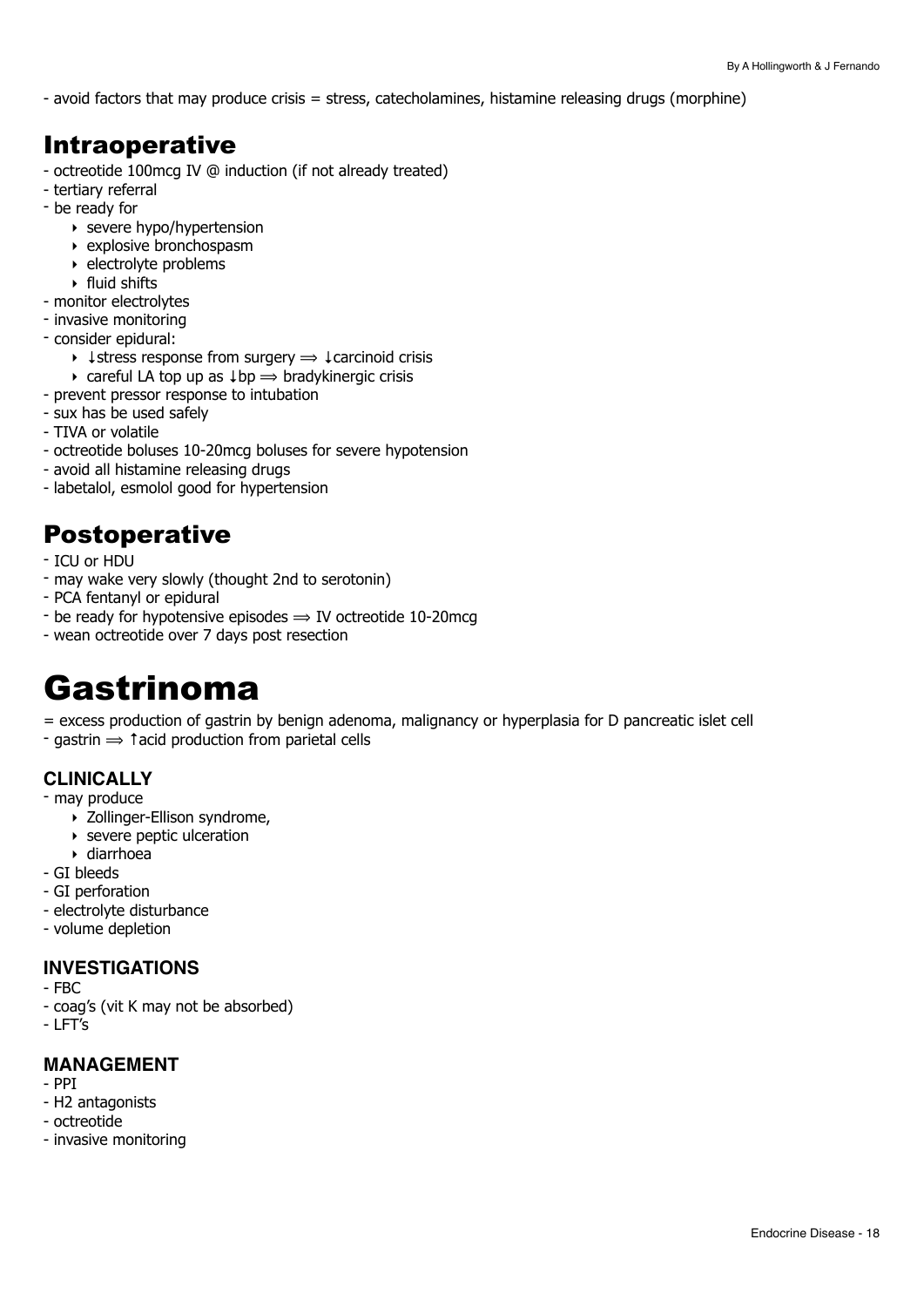## <span id="page-18-0"></span>VIPoma

 $=$  rare tumour secreting vasoactive intestinal peptide (VIP) – inhibits gastrin release

#### **CLINICALLY**

- profuse watery diarrhoea
- intestinal ileus
- abdominal distension
- confusion
- drowsiness
- tetany

#### **INVESTIGATIONS**

- ↓K, ↓Cl, ↓Mg2+
- ↑BSL
- metabolic alkalosis

#### **MANAGEMENT**

- 60% become malignant with liver mets so all warrant resection
- give H2 antagonists prior to surgical excision c/o rebound gastric hypersecretion
- IVF
- octreotide if fails  $\Rightarrow$  methylprednisolone & indomethacin
- invasive monitoring
- monitor electrolytes
- monitor ABG's

## <span id="page-18-1"></span>Insulinoma

= rare tumour of beta cells of pancreas that secrete insulin

#### **CLINICALLY**

- symptoms of hypoglycaemia

#### **INVESTIGATIONS**

- low plasma glucose (<2.2mmol/L)
- increased insulin
- increased C peptide
- absence of sulphonylurea in plasma

#### **MANAGEMENT**

- if surgery fails try diazoxide (= non-diuretic benzothiazide which inhibits release of insulin) -> unpredictable efficacy
- monitor glucose and treat

## <span id="page-18-2"></span>Glucagonoma

= tumour of alpha cells of pancreas -> increased glycogenolysis, gluconeogenesis and increased plasma glucose -> DM

- ketogenesis rare as insulin also increased

#### **CLINICALLY**

- rash (necrotising migratory erythema in groin/perineum and migrates to distal extremities)

- weight loss
- glossitis
- stomatitis
- anaemia
- diarrhoea
- liver met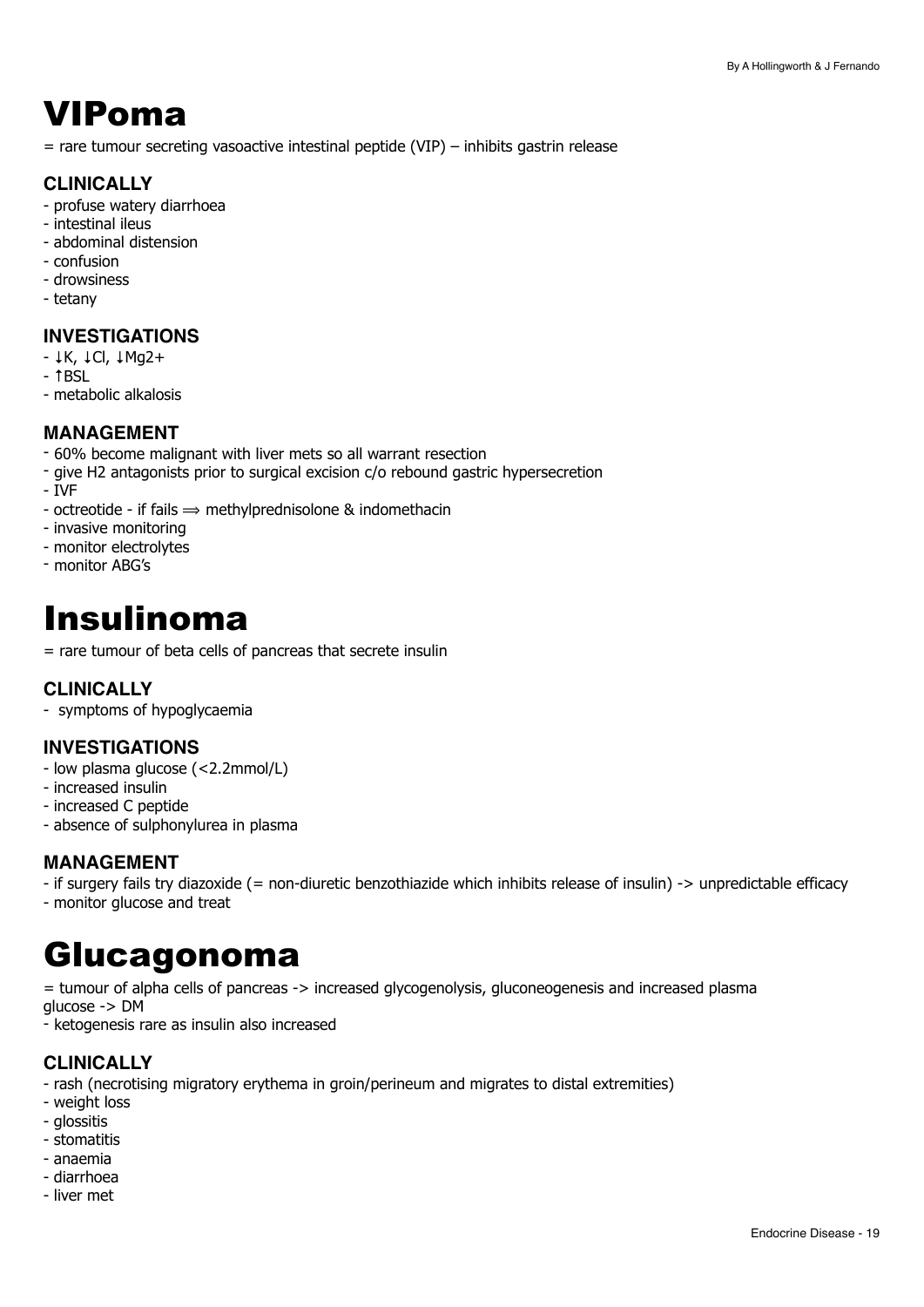#### **INVESTIGATIONS**

- BSL
- MRI
- glycogen level

#### **MANAGEMENT**

- debulk tumour
- somatostatin analogues
- increased risk of DVT -> prophylax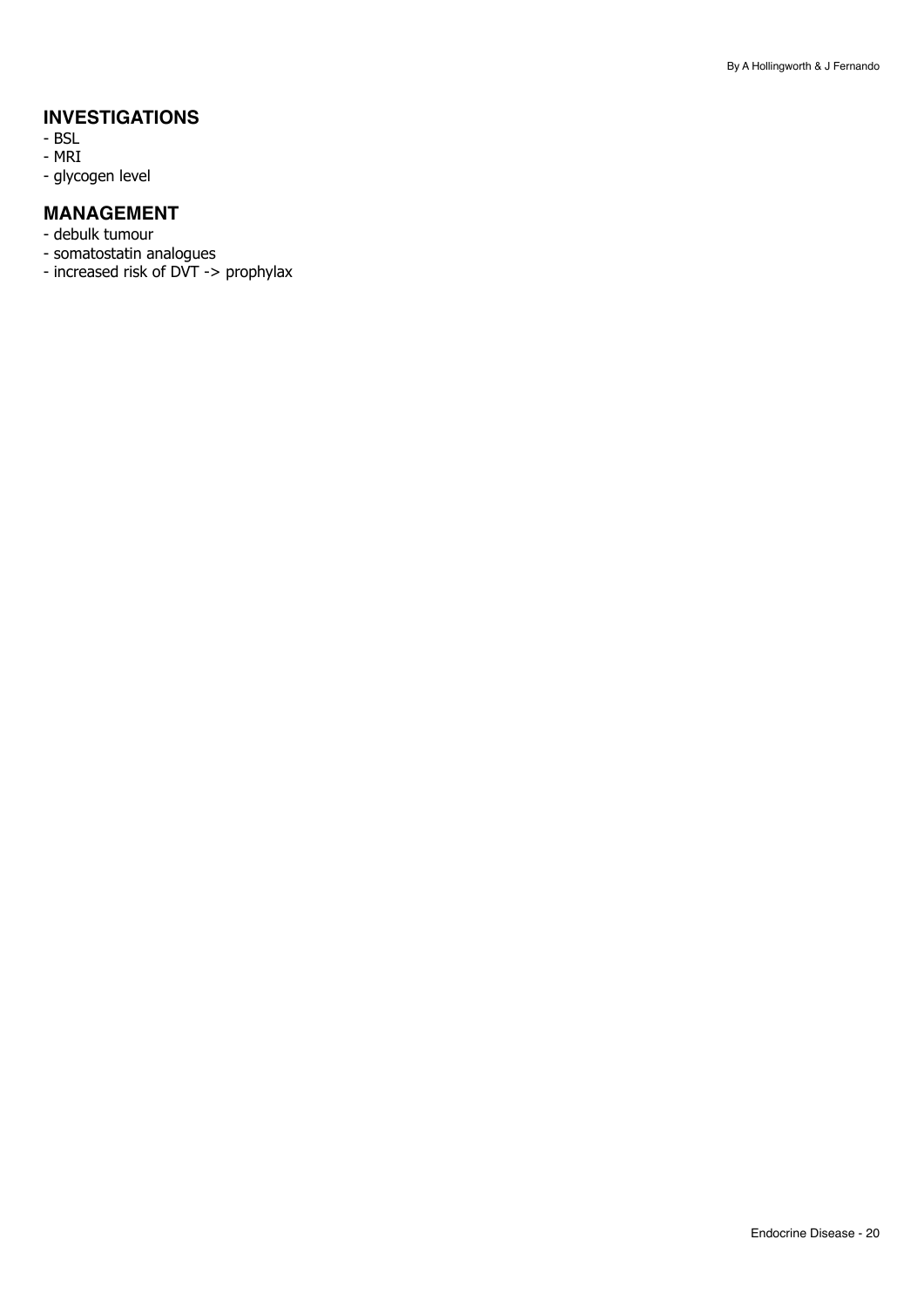# <span id="page-20-0"></span>**Electrolytes**

## <span id="page-20-1"></span>Hypokalaemia

 $-$  Hypokalaemia = K+ <3.5

Mild - 3.0-3.5 Moderate – 2.5-3.0 Severe  $<$  2.5

#### Causes:

- decreased intake

- increased loss vomiting, diarrhoea, N/G loss, diuretics, RTA, hyperaldosteronism, Mg depletion, leukaemia
- intercompartmental shift insulin, salbutamol, steroids, alkalosis

#### **CLINICALLY**

- weakness, tetnay, ileus
- ECG T wave flattening and inversion, prominent U waves, ST depression, prolonged PR interval
- dysrrhythmias, decreased contractility
- decreased insulin, GH and ALD secretion

#### **MANAGEMENT**

- check U+E & glucose
- Must replace Mg before K
- exclude Cushings (overnight dexamethasone suppression and 24hr cortisol) and Conns (aldosterone and cortisol)
- oral or IV replacement aim for K >4 if arrhythmia:
	- ‣ Max conc
		- peripheral IV = 40mmol/L
		- central IV = 40mmol in 100ml saline/1hr
	- $\triangleright$  K depletion of 0.3mmol/L = total body loss of  $\sim$ 100mmol from total store
- $\sim$  ?on digoxin  $\Rightarrow$  aim for K >4 as † risk of dig toxicity at low K levels
- risk of arrhythmia
- prolongation of NMB
- preop requirements:
	- ‣ elective = K>3 otherwise postpone (although controversial and should consider acute change in K and other comorbidities)
	- $\rightarrow$  emergency = K > 3.5.
		- Aim to replace K in 24hrs prior to surgery
		- check HCO3 if 1ed then likely chronic  $\downarrow k \approx$  low intracellular K  $\Rightarrow$  may take days to replace

## <span id="page-20-2"></span>Hyperkalaemia

 $K+$  > 5.5 mmol/L

 $Mild - 5.5 - 6.0$ Moderate  $-6.0$ -7.0 Severe >7.0

## **Causes**

- increased intake IV administration or rapid blood transfusion
- decreased urinary excretion renal failure, adrenocortical insufficiency, drugs (K+ sparring diuretics, ACEI, cyclosporine)
- intercompartmental shift acidosis, rhabdomylosis, trauma, MH, sux, familial periodic paralysis, tumour lysis syndrome
- pseudohyperkalaemia ie lab error/haemolysis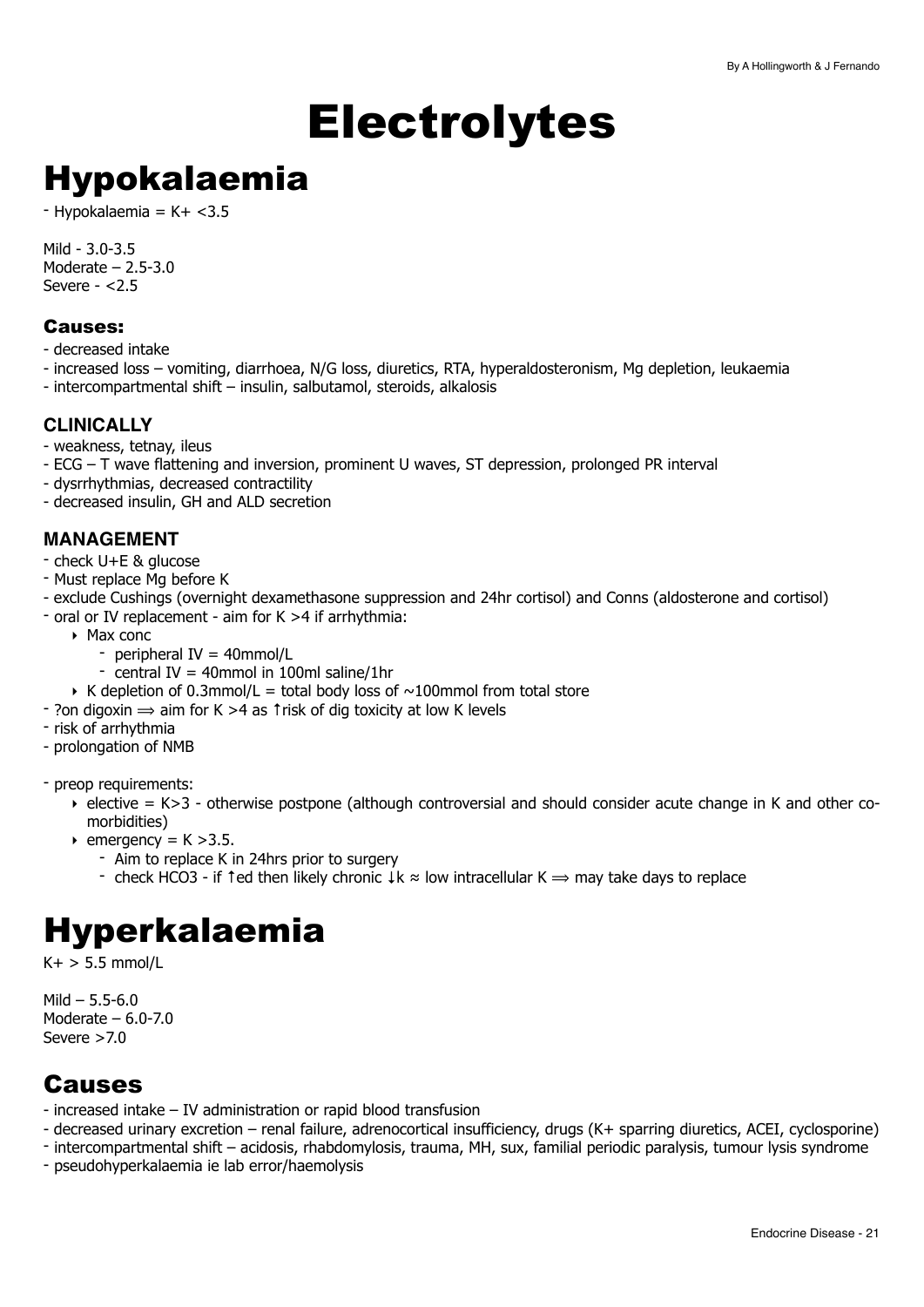#### **CLINICALLY**

- nausea, vomiting, diarrhoea
- ECG: peaked T waves -> widen QRS -> prolonged PR -> loss of P waves -> loss of R wave amplitude -> ST depression -> VF -> asystole
- mm weakness >8

#### **MANAGEMENT**

#### - treat cause

- treat urgently if K >6.5 or ECG changes:
	- $\triangleright$  insulin
		- 10U in 150mL of 10% dextrose over 30min
		- fastest onset of action
		- shifts K into cells
		- rebound occurs within 2hrs
	- $\rightarrow$  salbutamol: response by  $\sim$ 30min. DUration action >2hrs
	- ‣ calcium
		- gluconate 10% 10mL, chloride 10% 5mL
		- stabilises myocardium by ↑threshold potential
		- rapid onset, short lived effect
	- ‣ HCO3- if acidotic (50mmol)
	- ‣ calcium resonium oral 15g PO 8hrly to bind K in gut
- haemofiltration/dialysis
- avoid saline acid load has bigger effect on serum K than that in Plasmalyte
- avoid sux
- avoid hypothermia
- avoid resp acidosis
- monitor K+

## <span id="page-21-0"></span>Hyponatraemia

- $-$  = Na+  $<$  135:
	- ‣ Mild 125-134
	- ‣ Moderate 120-124
	- ‣ Severe <120
- ECF volume proportional to total body Na content
- renal Na excretion controls ECF volume ∴ total body Na

#### **CLINICALLY**

- speed of onset more important than level
- 125-130 = mostly Gi symptoms is D&V
- $< 125 =$ 
	- ‣ neuropsychiatric symptoms
	- ‣ muscular weakness
	- ‣ headache
	- ‣ lethargy
	- ‣ psychosis
	- ‣ raised ICP
	- ‣ seizures
	- $\triangleright$  coma

#### **DIAGNOSIS**

- diagnose based on fluid status:

- ‣ Hypovolaemic:
	- Urinary Na <30mmol/L ≈ extrarenal cause ie D&V, burns, pancreatitis, trauma
	- Urinary Na >30mmol/L ≈ primary renal problem ie diuretic/osmotic fluid losses, mineralcorticoid
	- deficiency (addisons), salt wasting nephropathy, prox renal tubular acidosis
- ‣ Euvolaemic (psychogenic polydipsia, hypotonic IVF, bowel prep, SIADH)
- ‣ Hypervolaemic (renal failure, hepatic cirrhosis, CHF, nephrotic syndrome, TURP syndrome)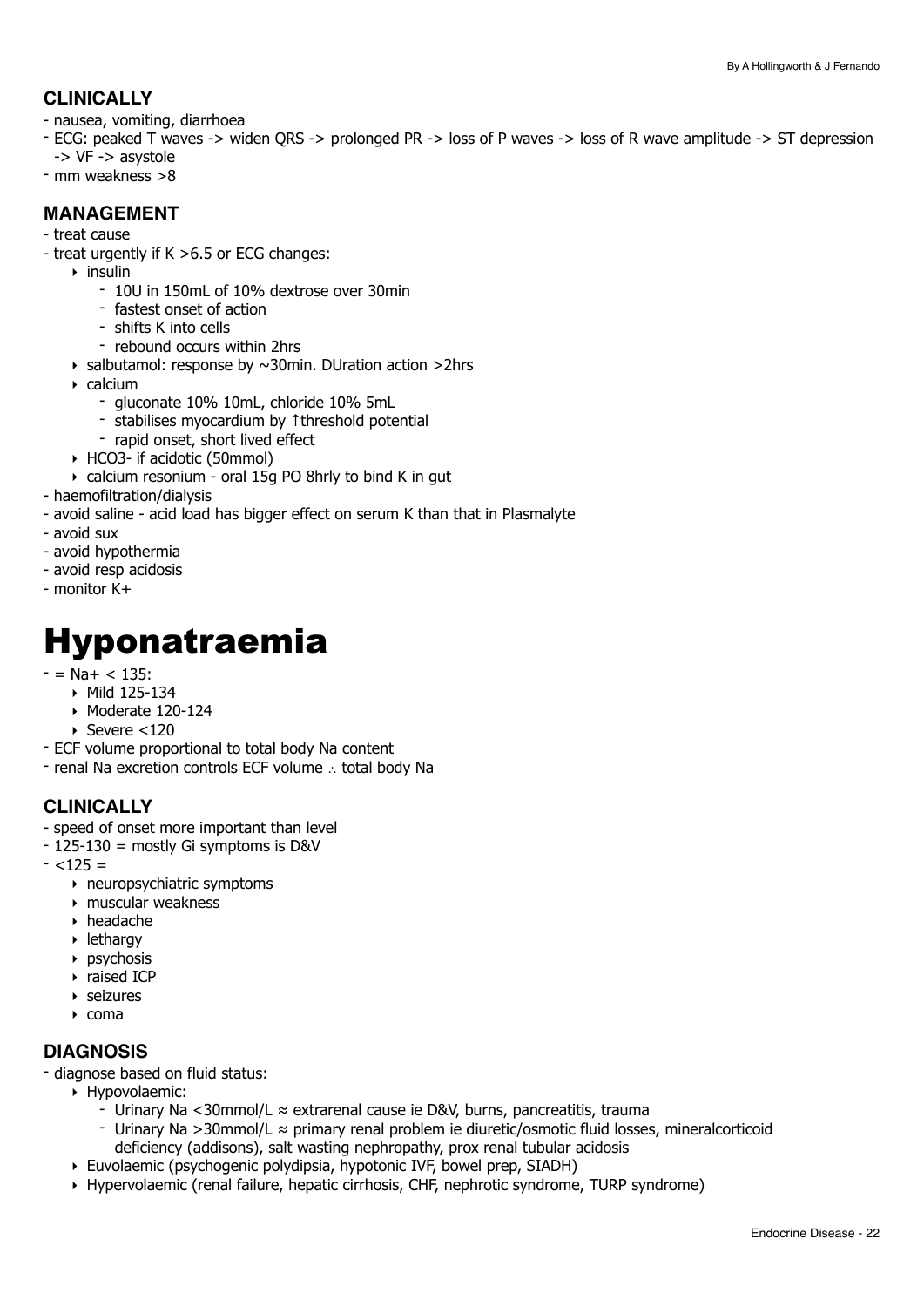#### **Drugs!**

#### **MANAGEMENT**

- treat cause
- acuteness of change important rather than actual level
- rare to have signs >125mmol/L
- no elective surgery until
	- ‣ Na+ > 120mmol/L **and**
	- ‣ asymptomatic
- **asymptomatic** -> fluid restrict to 1L/day
- **asymptomatic hyponatraemia** (often chronic)
	- ‣ fluid restrict to 1L/d
	- ‣ treat cause
- **acute and symptomatic** (<48hrs)
- raise by 2mmol/L/hr until symptoms resolve
- hypertonic saline (3%)
	- ‣ 1-2ml/kg/hr & measure Na hourly
	- $\rightarrow$  if severe neuro symptoms  $\rightarrow$  ↑rate to 4-6ml/kg/hr
- if fluid excess then give frusemide 20mg IV
- **chronic symptomatic** (>48 hrs or unknown duration)
- correct Na+ by 5-10mmol/L/day
	- $\rightarrow$  faster correct  $\rightarrow$  central pontine myelinolysis, subdural haemorrhage, cardiac failure
- if hypovolaemia: correct with 0.9% NSL
- if hypervolaemic:
	- ‣ fluid restrict
	- ‣ frusemide 20mg IV
- if SIADH:
	- ‣ fluid restrict
	- ‣ give demeclocycline 300mcg daily
- monitor electrolytes ev 12hrs

#### **Anaesthesia**

- postpone elective surgery <120 or symptomatic
- if emergency consider risks/benefits & consult endocrinologist

## <span id="page-22-0"></span>Hypernatraemia

- $-$  = Na+  $> 145$ 
	- ‣ Mild 145-150
		- ‣ Moderate 151-160
		- $\rightarrow$  Severe >160

#### **CAUSES**

- define on fluid status:
	- $\rightarrow$  hypovolaemic =
		- renal diuretics, intrinsic renal disease, post obstruction
		- extra-renal D&V, burns, excessive sweating, fistulae
	- $\rightarrow$  euvolaemia = DI, insensible losses
	- ‣ hypervolaemic:
		- Salt ingestion/hypertonic saline, Conn syndrome, Cushings syndrome

#### **CLINCALLY**

- CNS symptoms if >155 due to hyperosmolar state & cell dehydration:
	- ‣ thirst, confusion, seizures, coma